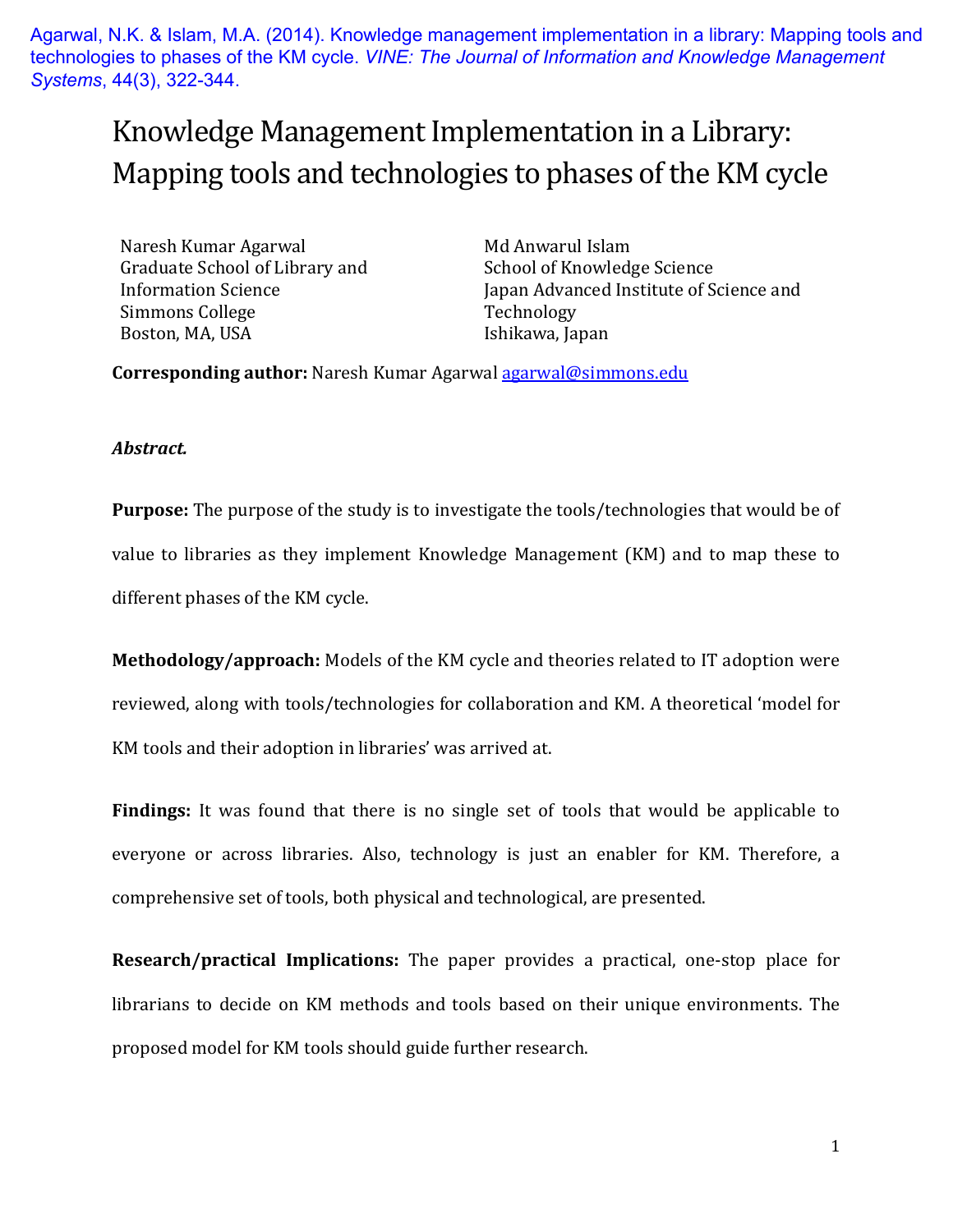**Originality/value:** Most studies on KM have been outside libraries. Of all KM tool studies, there is a lack of a single paper that puts together the majority of tools/technologies (whether IT or non-IT based) that would help library staff make informed decisions. The primary research contribution is a model for KM tools and their adoption in libraries.

*Keywords. KM tools, technologies, KM cycle, libraries, technology acceptance model, diffusion of innovation*

*Article classification.* Conceptual paper

## **Background and Introduction**

Knowledge management (KM) is a newly emerging approach aimed at addressing today's business challenges to increase efficiency and efficacy by applying various strategies, techniques and tools in their existing business processes. It has been described as a process or a set of processes (Abell and Oxbrow, 2001; Townley, 2001; White, 2004), a method of management (Shanhong, 2000), a new dimension of strategic information management (Ponelis and Fair-Wessels, 1998), or the use of organizational knowledge through sound practices of information management and organizational learning (Broadbent, 1998). Although the business model of KM is now being adopted by many non-profit organizations such as libraries, it is not as pervasive as in the business sector. In knowledge organizations such as libraries, several kinds of knowledge need to be managed: 1) user knowledge (their need, who to contact, information seeking); 2) resource knowledge (sources and services, where these services are available, and other features of resources) and 3) personnel practice knowledge (expertise available, the quality of service they provide, and others). Moreover, KM can help improve communication among library personnel and between users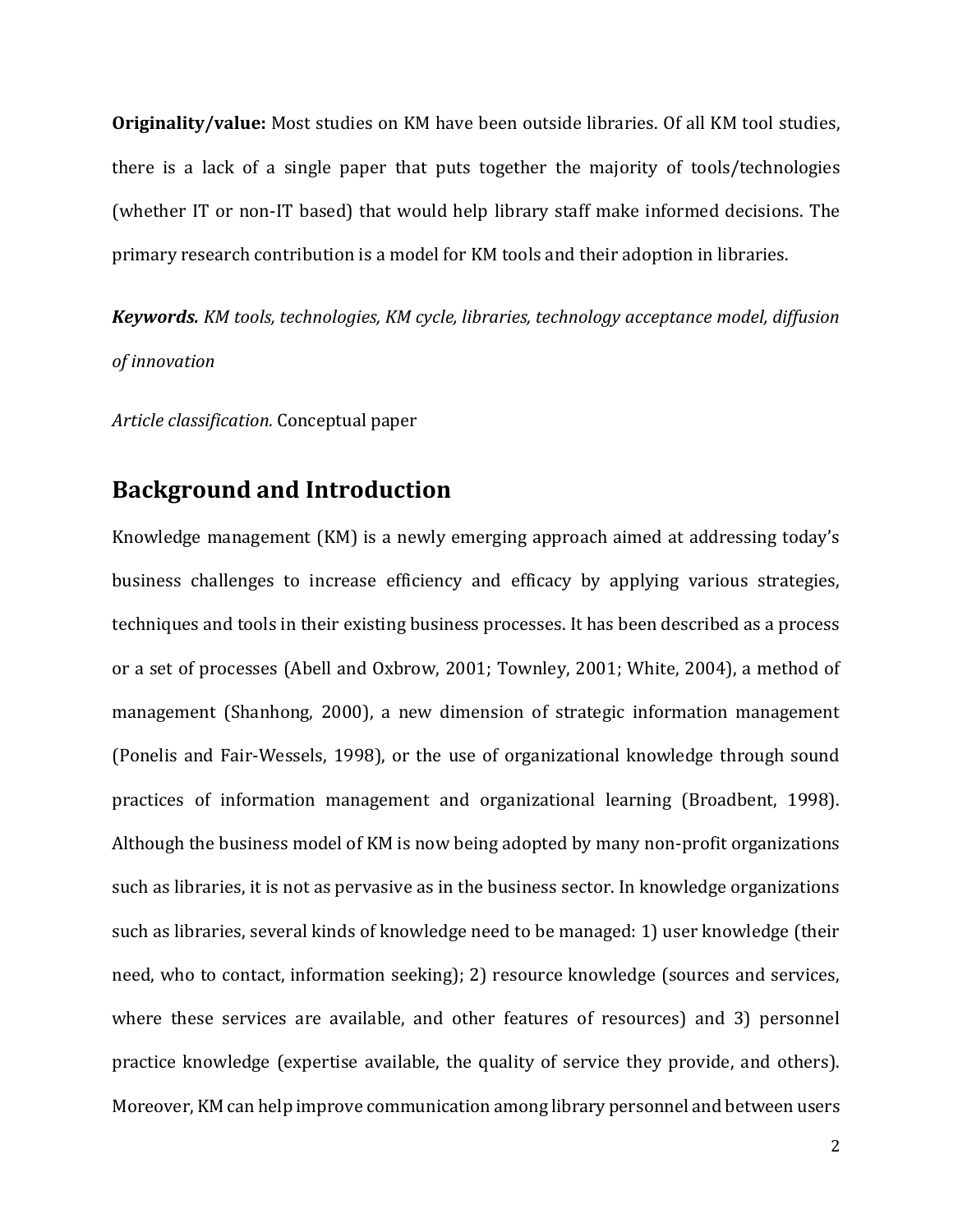and service providers, between top management and staff, and can promote a culture of knowledge sharing (Teng and Hwamdeh, 2002).

The only studies on library and knowledge management have focused on the relationship between KM and library (Sarrafzadeh, Martin and Hazeri, 2010; Roknuzzaman and Umemoto, 2009), the need for KM in libraries (Wen, 2005), KM in academic libraries (Maponya, 2004), librarians' awareness or perceptions of KM (Siddike and Islam, 2011) and KM in state-of-the-art digital libraries (Islam and Ikeda, 2014). A big hurdle in KM implementation in libraries is a lack of clear knowledge as to how to implement KM. What tools and technologies need to be adopted? What are the set of processes and phases involved? Are the people and processes more important or technology tools and systems? Can we simply implement KM by adopting a particular knowledge management tool or system? Most of the research and case studies of KM implementation, whether in libraries or other business organizations, show that there is no silver bullet to implementing KM (Allee, 1997). Each organization must come up with its own template for what is best suited to its needs. Rather than imposing a process or a tool on an organization, KM is about coming up with strategies, processes and tools that are most likely to be adopted, and used successfully by people in the organization.

#### *Objective of the study and theoretical considerations*

Without providing a one-size-fits-all solution, this paper is an attempt to help libraries make informed decisions as they venture out to implement KM. We put together the various tools and technologies available for KM implementation, and map them to different phases of the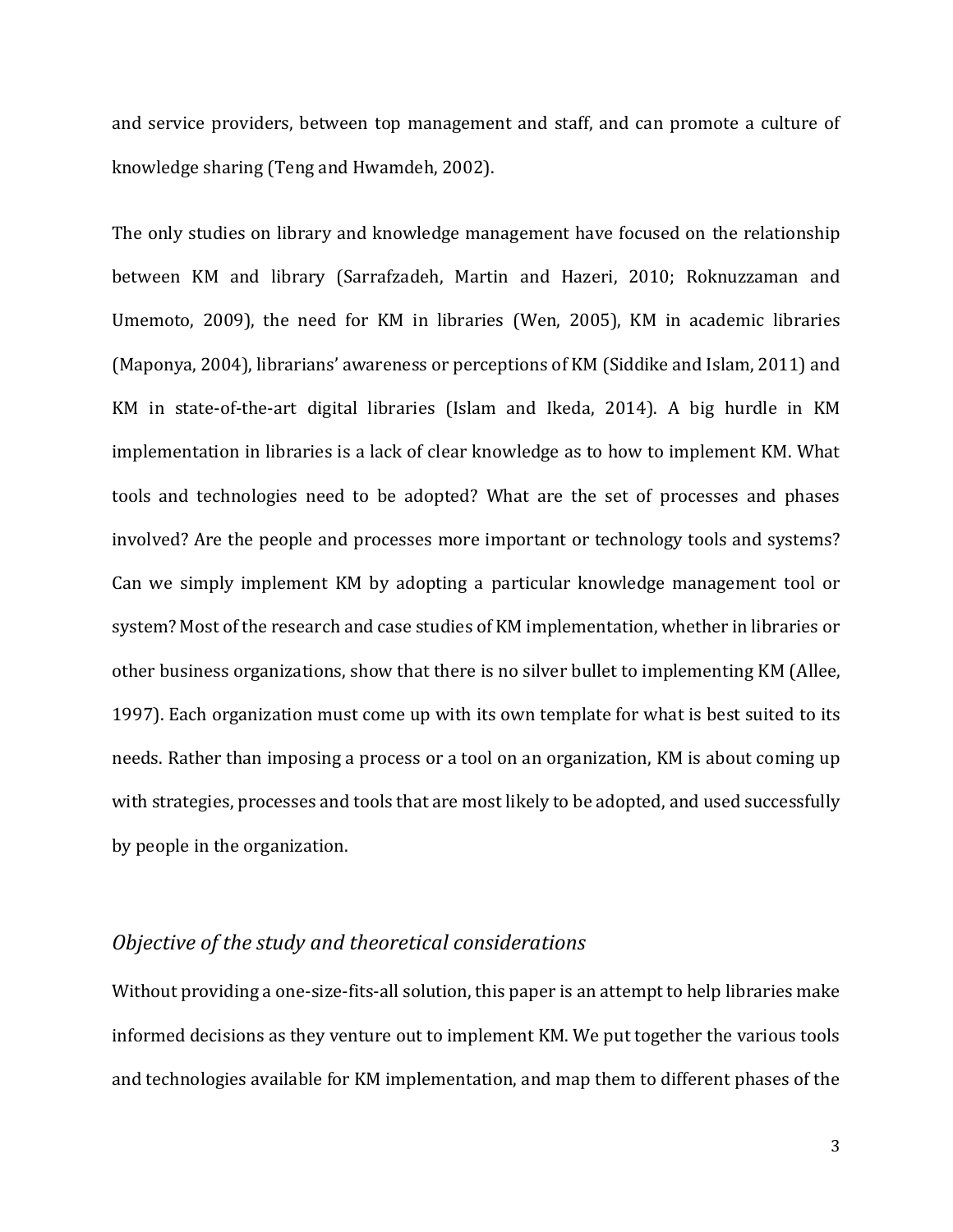KM cycle – ranging from knowledge capture or creation, knowledge sharing or dissemination, and knowledge acquisition and application (Dalkir, 2011). These cycles encompass the different ways in which knowledge is managed, from capturing to transferring knowledge (Awad & Ghaziri, 2004).

A few considerations are important as we propose these:

- 1. A single set of tools for KM cannot be mandated because every library and its employees will need to decide for themselves which tools and technologies they find easy to use and useful to their current needs.
	- a. Davis (1989)'s Technology Adoption Model (TAM), which has been tested and validated in countless studies, talks about the importance of two factors – perceived ease of use and perceived usefulness, before people decide to use a piece of technology or not. Thus, the KM tools chosen and adopted must fulfil the criteria of perceived ease of use and perceived usefulness for the majority of librarians and other stakeholders in the library. A number of factors, from prior experience to awareness to familiarity with particular tools may affect both these perceptions.
	- b. Different people in the library will take to KM differently. Their attitudes may range from enthusiastic to indifferent to opposed. Roger (1995)'s Diffusion of Innovation theory classifies people into innovators, early adopters, the early majority, the late majority and laggards. Some people will be comfortable changing and adapting to new tools (the innovators and early adopters as per Roger's theory), while there will be others who will resist and be late to adopt KM (the laggards and the late majority as per Roger's theory). It is often a good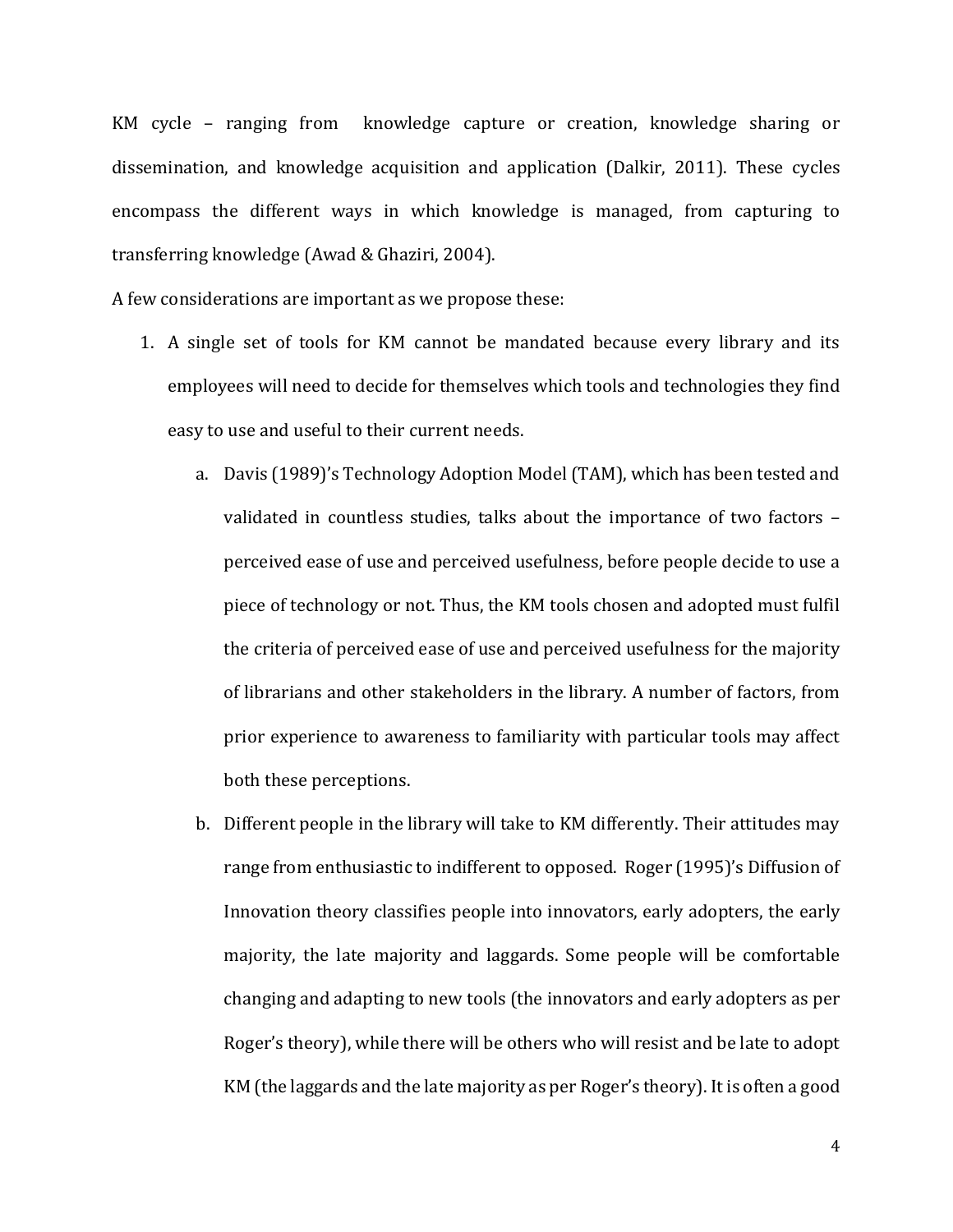idea to identify the innovators and early adopters in the library, and bring them into any pilot program for implementing KM in the library.

The TAM model and Roger's theory provide the theoretical basis for this article.

- 2. Secondly, technology tools keep changing, so there cannot be a permanent set of recommendations which will hold true across time. What will remain consistent is the need for knowledge creation, sharing and use in libraries.
- 3. Thirdly, a library needs to factor in the cost of adopting any particular set of tools or technology i.e. buying/licensing, and the cost of maintaining. Even though open source software is considered free, it is not really free, since libraries will need to hire people (computer programmers, or others) who can maintain the software, extend it, write short scripts, etc.
- 4. Lastly, but most importantly, technology is not the most important in KM implementation. Various studies have noted that KM is about people and not about tools or technology (Rah, Gul and Wani, 2009). Technology is needed to support people's needs, and not the other way round. If KM and people are the horse, technology is the cart. We have to be careful that the cart does not pull the horse. Technology should act as support for the processes, policies and procedures adapted to best serve people in the organization/library in order to meet the mission and goals of the library. Ruggles (1997b) defines tools as "technologies which support the performance of activities or actions". He defines KM tools as "technologies … which enhance and enable knowledge generation, codification, and transfer." In line with the discussion above, Ruggles cautions that "not all knowledge tools are computer-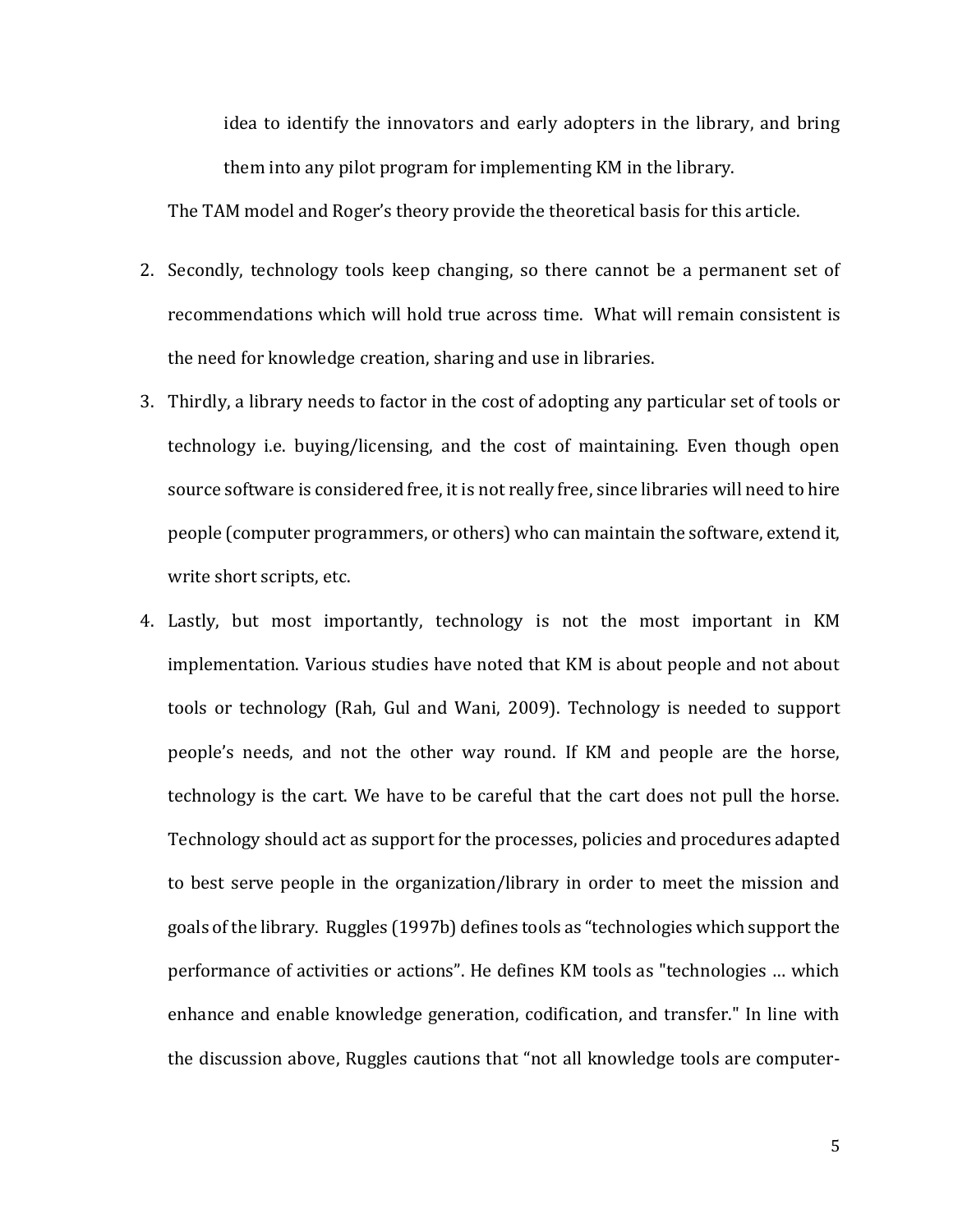based, as paper and pen can certainly by utilized to generate, codify and transfer knowledge."

Keeping these in view, this article does not recommend any one particular approach, tool or a set of tools for KM implementation in libraries. Rather, we bring together various tools, technologies and options currently available that would be useful for different phases of the KM cycle, should a library decide to implement KM. These include both traditional KM tools and (information) technologies as well as open source and Web 2.0 tools. Individual libraries can then pick tools from within those that they think are easy to use, and that their employees are likely to adopt. So, depending on the technology infrastructure in the organization, the expertise of the staff, the relationships with vendors, etc., and the KM needs, the library can decide on the best approach for tools and technologies.

The mapping of the tools/technologies to phases of the KM cycle is important to ensure that technology is not the primary driver, and that technology does not drive the KM phases. Depending on the KM phase being implemented in the library and the unique library context, it can pick the right tools and technologies from a suite of options. While a few prior studies have looked at KM tools (Rollet, 2003; Tiwana, 2002; Tyndale, 2002; ; Jantz, 2001; Dieng and Corby, 1998; Ruggles, 1997), they are not written from the perspectives of Library and Information Science professionals, and do not always map to phases of the KM cycle. The only attempt at a preliminary mapping was by Tyndale (2002). Also, many of the papers were written a long time ago, and a lot of technological developments have happened in the last decade, and continue to happen.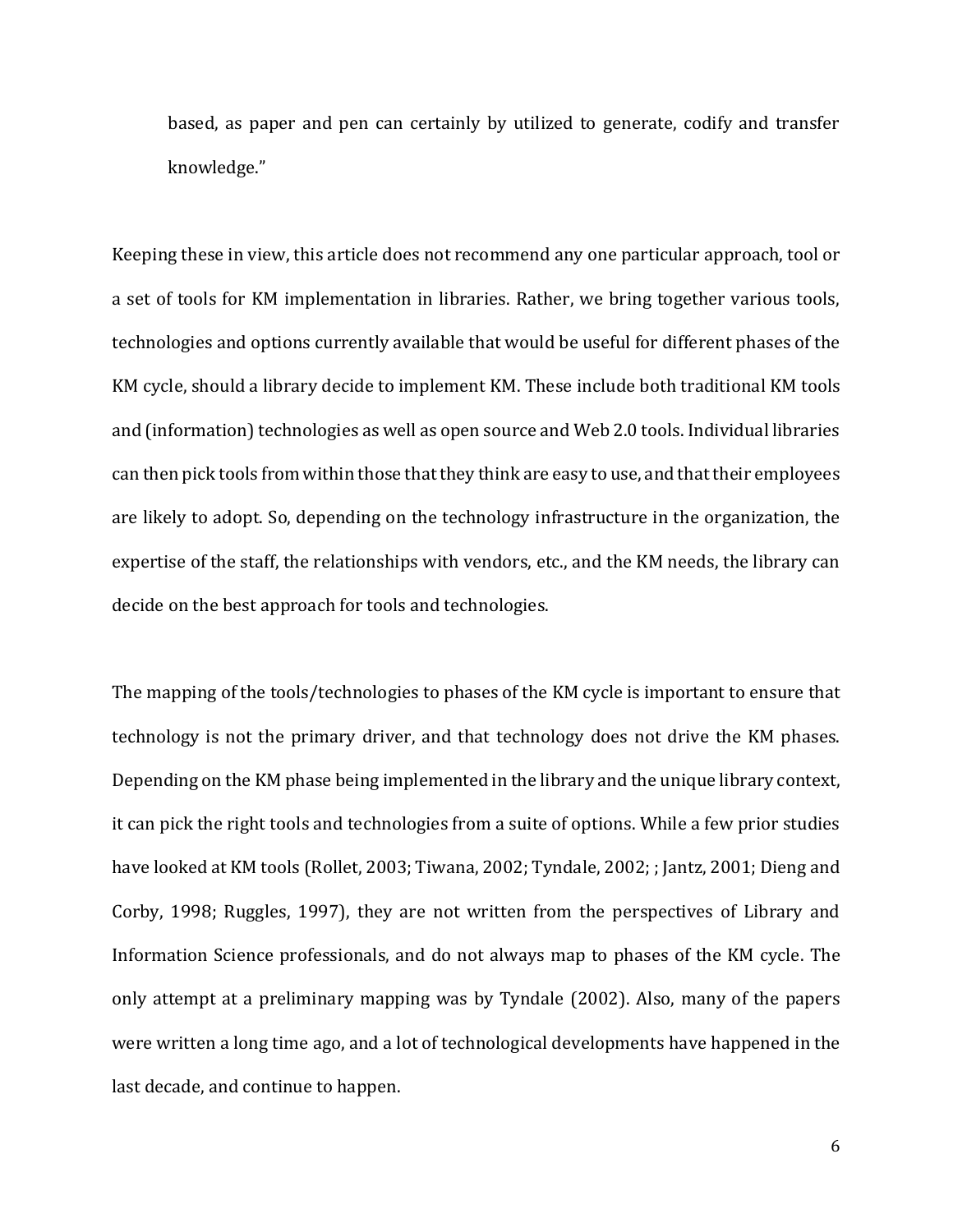A conceptual/theoretical research approach is adopted in this study. By having the possibilities of KM tools and technologies currently available, and having them mapped to phases of the KM cycle, we hope libraries will be in a better position to make the choices required when implementing KM. This paper is a step in that direction.

The rest of the paper is organized as follows: In the next section, we review the literature. We talk about prior studies on KM tools, the KM cycle and KM cycle models. The integrated model by Dalkir (2011), as well as theories by Davis (1989) and Rogers (1995) are adapted as lens in the study. This is followed by a brief methodology section. We then talk about the tools and technologies for KM implementation and map them to different phases of the KM cycle. This is followed by findings and discussion. Finally, we look at the limitations and future work, and conclude the paper.

#### **Literature review**

A number of researchers have looked at KM tools in the context of knowledge management. Tyndale (2002) classifies technology tools in 17 areas - intranets, push technologies, etc. He classifies the tools as new versus old, and maps them to knowledge creation, organization, distribution and application. Ruggles (1997, 1997b) classifies KM technologies, focusing on KM uses such as enhancing and enabling knowledge generation, coding knowledge, and transferring knowledge. Rao (2005) compiles case studies of KM tools, techniques and strategies used across organizations. Rollet (2003) classifies technologies in the areas of communication, collaboration, content creation, content management, adaptation, eLearning, personal tools, artificial intelligence, networking, standards and hardware. He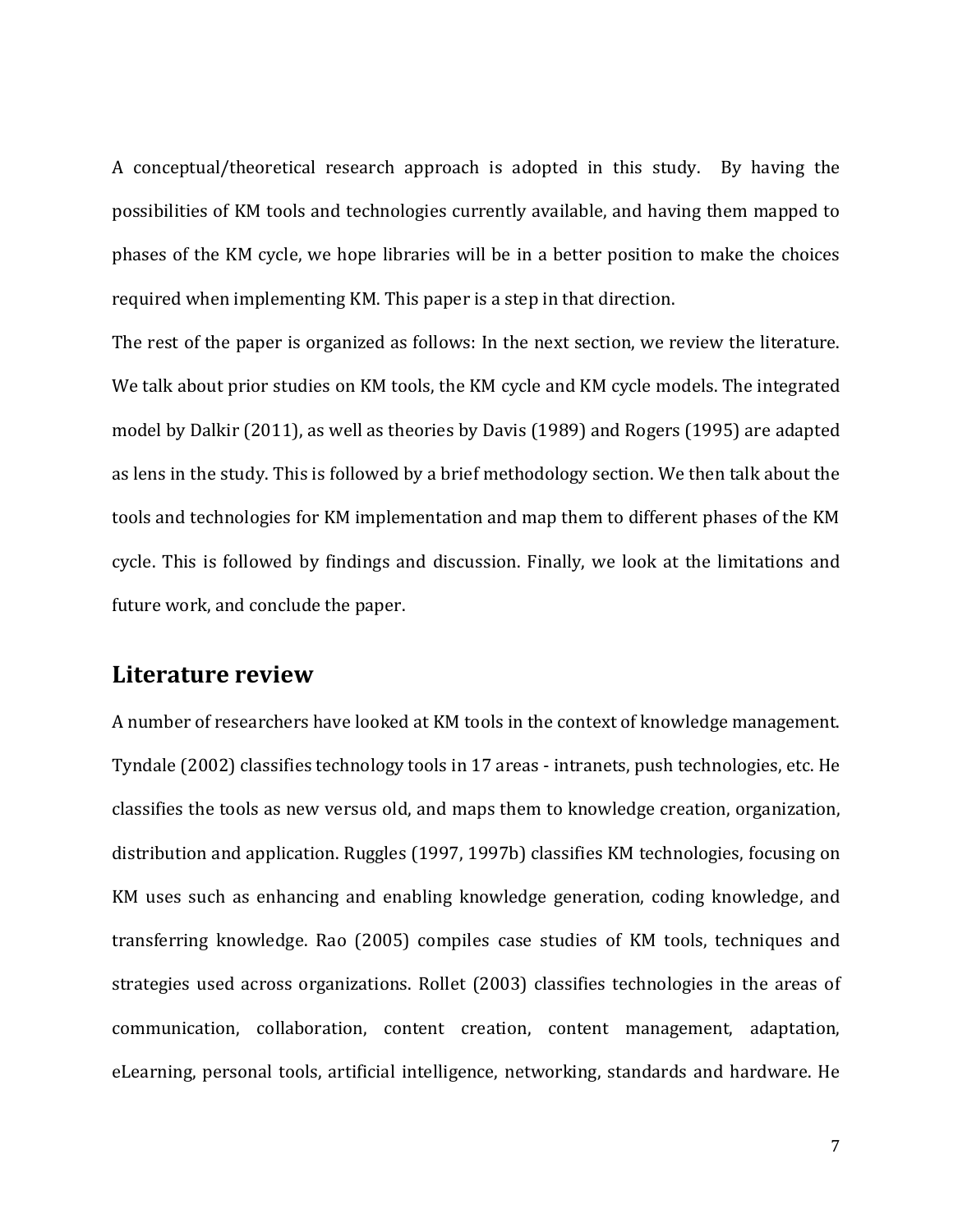also makes a case for what can, and what cannot, be achieved through technology. Janz (2001) discusses a tool called common knowledge database (CKDB) for managing and using informal knowledge in university libraries. Dieng and Corby (1998) provide an approach to understanding the core tools and techniques widely used in undertaking KM in an organization. Tiwana (2002) includes technologies and KM best practices of KM. Lindvall, Rus and Sinha (2002) survey the tools available to support different KM activities.

The above-mentioned studies have a few important weaknesses: 1) they were written a few years ago. Considering the fast pace of change in technology, and the recent advent of social networking and Web 2.0 tools, many of the tools are not comprehensive or applicable anymore; 2) the terms used to classify tools, e.g. in Tyndale (2002), are broad and use terms from the software industry, and not easily understandable by libraries; 3) Studies such as Rao (2005) include case studies from businesses/industry, and are not directly applicable to libraries; 4) Finally, many of the tools are not comprehensively mapped to phase of the KM cycle even though, some of them such as Tyndale (2002) and Ruggles (1997, 1997b) attempt to do so.

#### *KM cycle and models*

While libraries have traditionally managed knowledge created by others, KM is about managing knowledge that originates within the library (Townley, 2001). KM can be seen as a cycle that encompasses various phases, such as the capture, creation, codification, sharing, access, application, and reuse of knowledge within and between libraries. Dalkir (2011) reviews KM cycles identified by different researchers, implemented and validated in real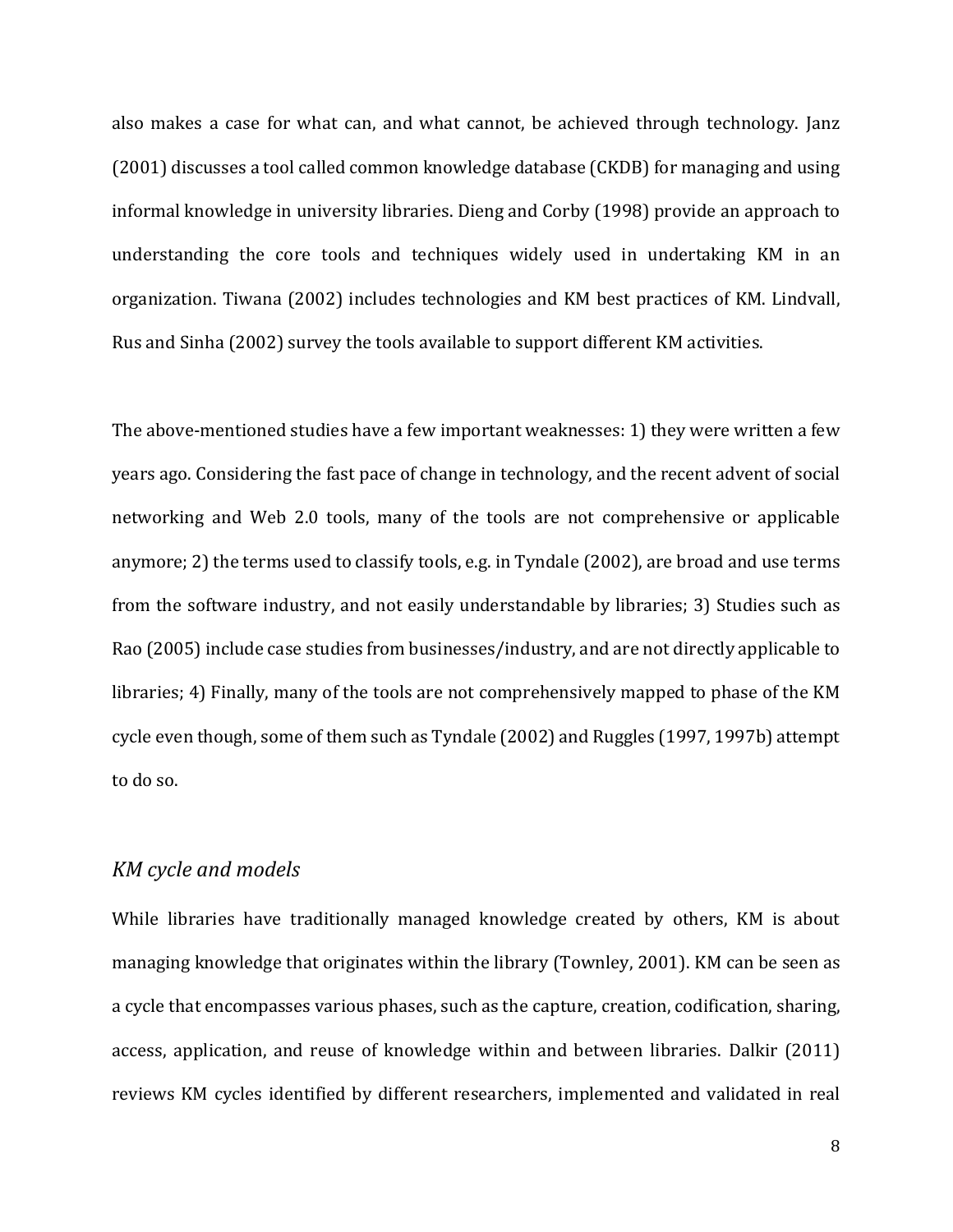world-settings. [Figure 1](#page-8-0) below summarizes the phase of the KM cycle identified by Wiig (1993), Meyer and Zack (1996), Bukowitz and Williams (2003), McElroy (1999) and Award and Ghaziri (2004).



*Figure 1 Phases of the KM Cycle*

<span id="page-8-0"></span>[Table 1](#page-8-1) provides a different view of the KM cycle phases identified by these researchers. Across the different phases identified, the ones similar in meaning are listed in a single row.

<span id="page-8-1"></span>

| <b>Wiig (2003)</b> | <b>Meyer and Zack</b><br>(1996) | <b>Bukowitz and</b><br><b>Williams</b><br>(2003) | <b>McElroy (1999)</b>            | <b>Award and</b><br><b>Ghaziri</b> (2004) |
|--------------------|---------------------------------|--------------------------------------------------|----------------------------------|-------------------------------------------|
| creation           |                                 |                                                  |                                  |                                           |
| sourcing           | acquisition                     | get                                              | Individual and<br>group learning |                                           |
| compilation        | refinement                      | use<br>learn                                     | knowledge claim<br>validation;   | capturing                                 |

*Table 1 Combining Phases of the KM cycle*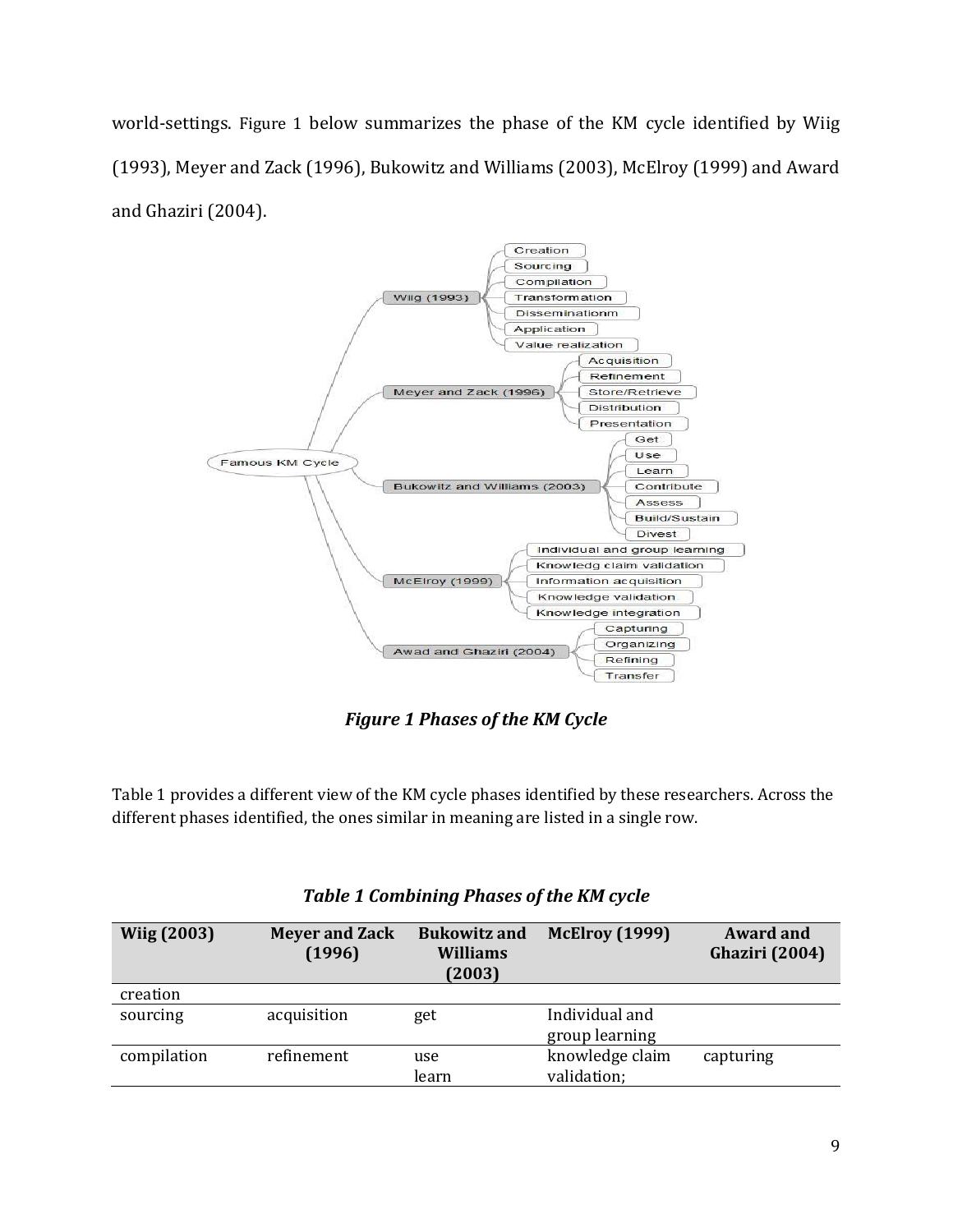|                   |                |                    | information |              |
|-------------------|----------------|--------------------|-------------|--------------|
|                   |                |                    | acquisition |              |
| transformation    | store/retrieve |                    | knowledge   | organizing;  |
|                   |                |                    | validation; | refining     |
|                   |                |                    | knowledge   |              |
|                   |                |                    | integration |              |
| dissemination     | distribution   |                    |             | transferring |
|                   | presentation   |                    |             |              |
| application       |                | contribute         |             |              |
| value realization |                | access             |             |              |
|                   |                | build /<br>sustain |             |              |
|                   |                | divest             |             |              |
|                   |                |                    |             |              |

Based on these, we can conclude that KM is an ongoing process or cycle in an organization which starts with acquiring relevant knowledge resources and continues through their proper utilization. The first part is locating, acquiring and capturing existing knowledge that is relevant to the library and creating new knowledge. The acquired knowledge is organized using taxonomies, codification, indexing, filtering etc. The knowledge is refined and synthesized or transformed as per the needs of the library. The processed knowledge is preserved for permanent storage, and a retrieval mechanism is used for its easy access. Then knowledge is disseminated to the concerned people for sharing, applying, utilizing and using effectively. Finally, the KM process receives feedbacks from the knowledge users regarding the extent to which it satisfies their knowledge needs. Feedbacks ensure proper utilization of knowledge with necessary modification in the system. Finally, a call is made whether any part of the knowledge is expensive to keep and can be divested.

We can simplify [Table 1](#page-8-1) to get 8 unique phases that comprise the KM cycle:

- 1. Knowledge creation
- 2. Knowledge acquisition or sourcing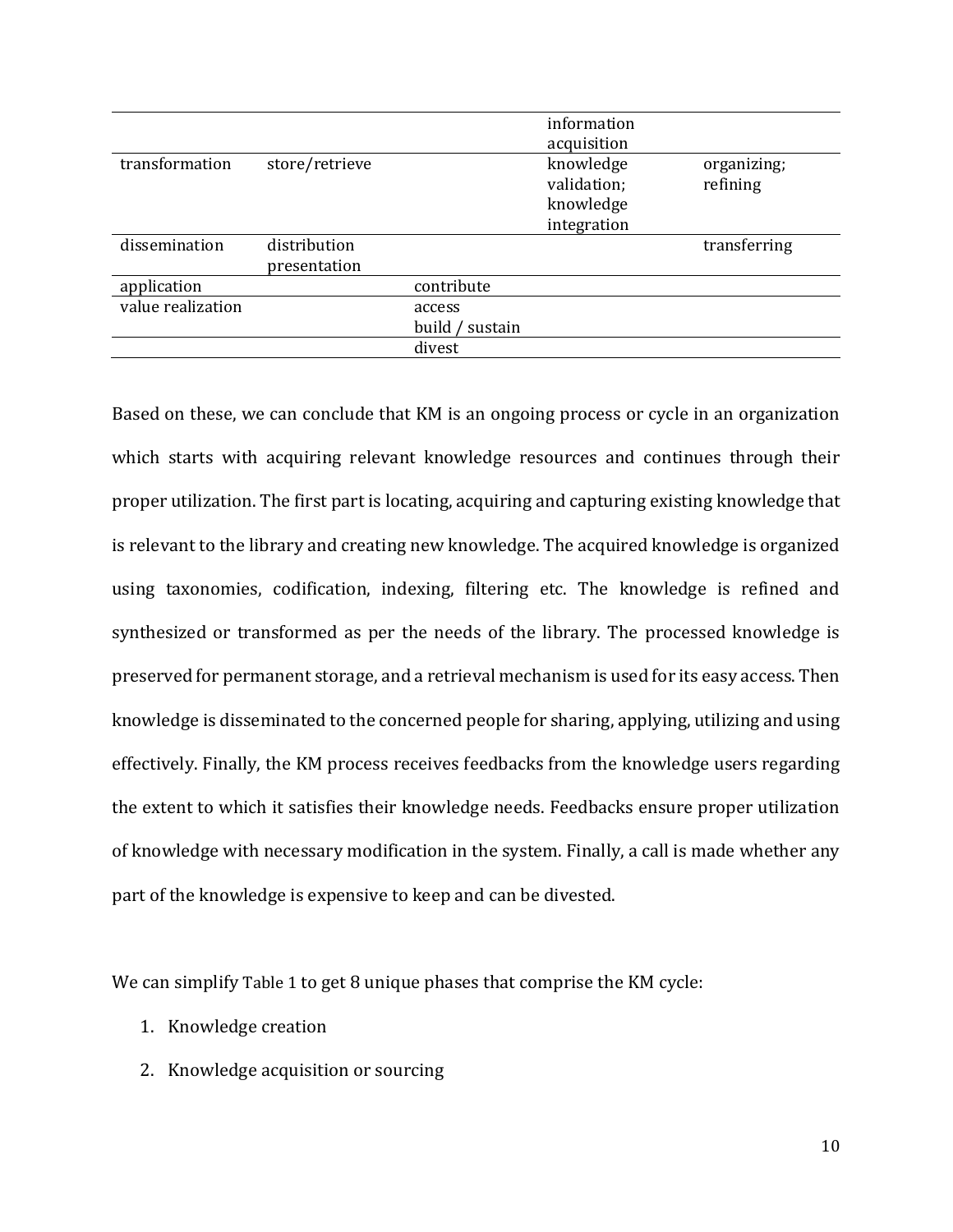- 3. Knowledge compilation or capture
- 4. Knowledge organization, refinement, transformation and storage
- 5. Knowledge dissemination, transfer and access
- 6. Knowledge learning and application
- 7. Knowledge evaluation and value realization
- 8. Knowledge reuse or divesting

Dalkir (2011)'s integrated KM cycle covers 3 overarching phases: 1) knowledge capture and/or creation; 2) knowledge sharing and dissemination; and 3) knowledge acquisition and application (we revise this to 'knowledge application and use', as acquisition could be construed to be similar to knowledge capture). We adopt these phases of the integrated KM cycle (see [Figure 2](#page-10-0)) for mapping to tools in this paper.



<span id="page-10-0"></span>*Figure 2 A revised integrated KM cycle (adapted from Dalkir, 2011)*

*Type of knowledge applicable to libraries*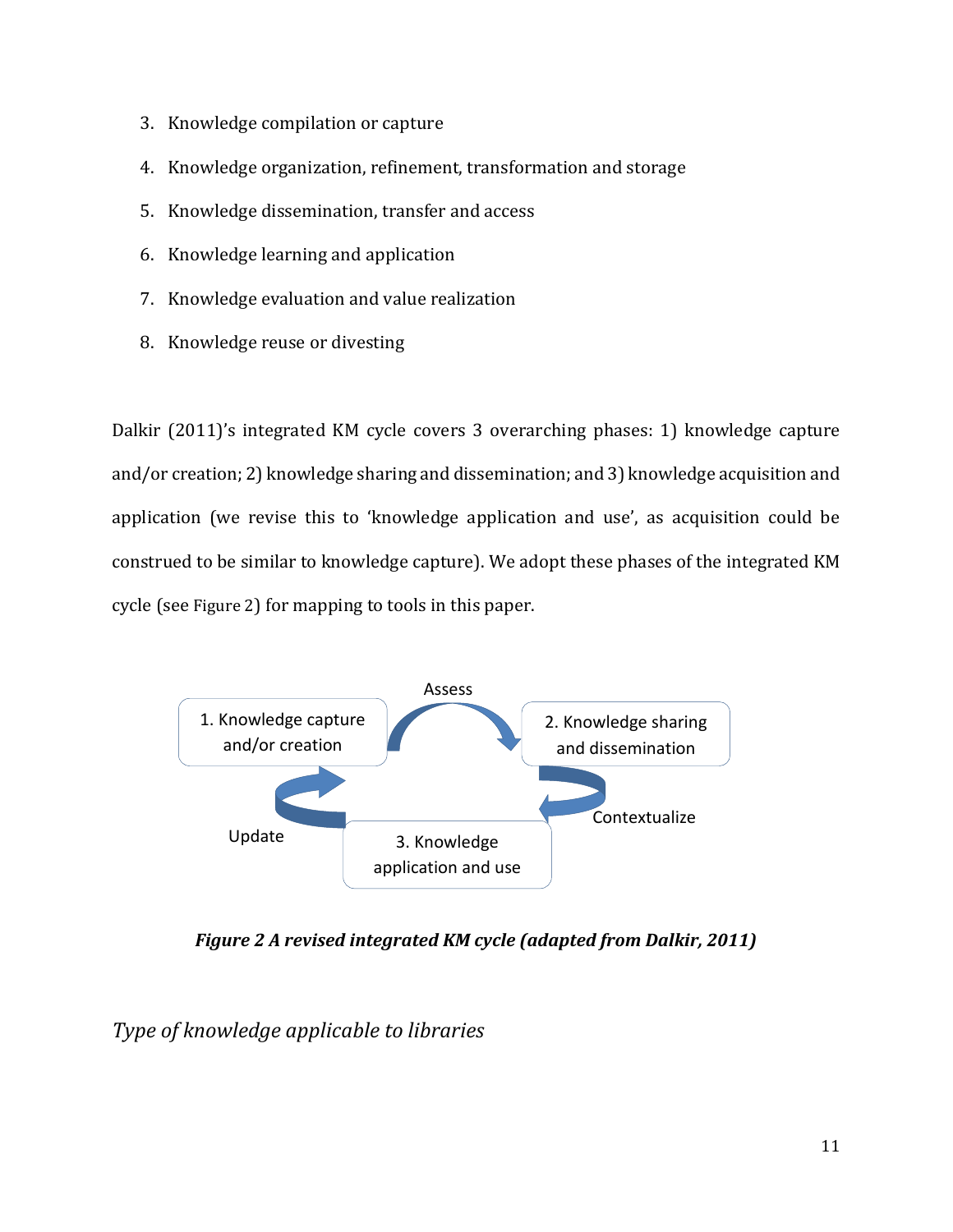White (2004) sees KM as crucial to providing dynamic and effective services to library users of the 21st century. Two types of knowledge would be of interest to libraries – tacit and explicit. While explicit knowledge is formal, codified and systematic (like books that libraries have always dealt with; and other documents produced within the library), tacit knowledge is personal, experience-based knowledge held by people (Nonaka, 1991) – librarians and library staff, administrators and users.

- 1. Knowledge capture and/or creation: In [Figure 2](#page-10-0) above, in the first phase, tacit knowledge is identified or captured, explicit knowledge is organized or coded, or new knowledge is created. Knowledge creation is typically the outcome of an interactive process that will involve a number of individuals who are brought together in a project team or some other collaborative arrangement (Newell *et al*., 2002) such as networking with other libraries, attending library events (workshop, seminar, conferences) and connecting with online communities (Shanhong, 2000). That is why, the knowledge of library operations, library users and their needs, library collection, library facilities and technological knowledge needs to be put together. As a result, new knowledge will be created which leads to the improvement and development of service to the users and functioning of the library. However, this diverse knowledge is rather dispersed across all the library sections and up the library hierarchy.
- 2. This dispersed knowledge captured or created across the library needs to be assessed, then shared and disseminated across the library (Second phase in [Figure](#page-10-0)  [2\)](#page-10-0).

12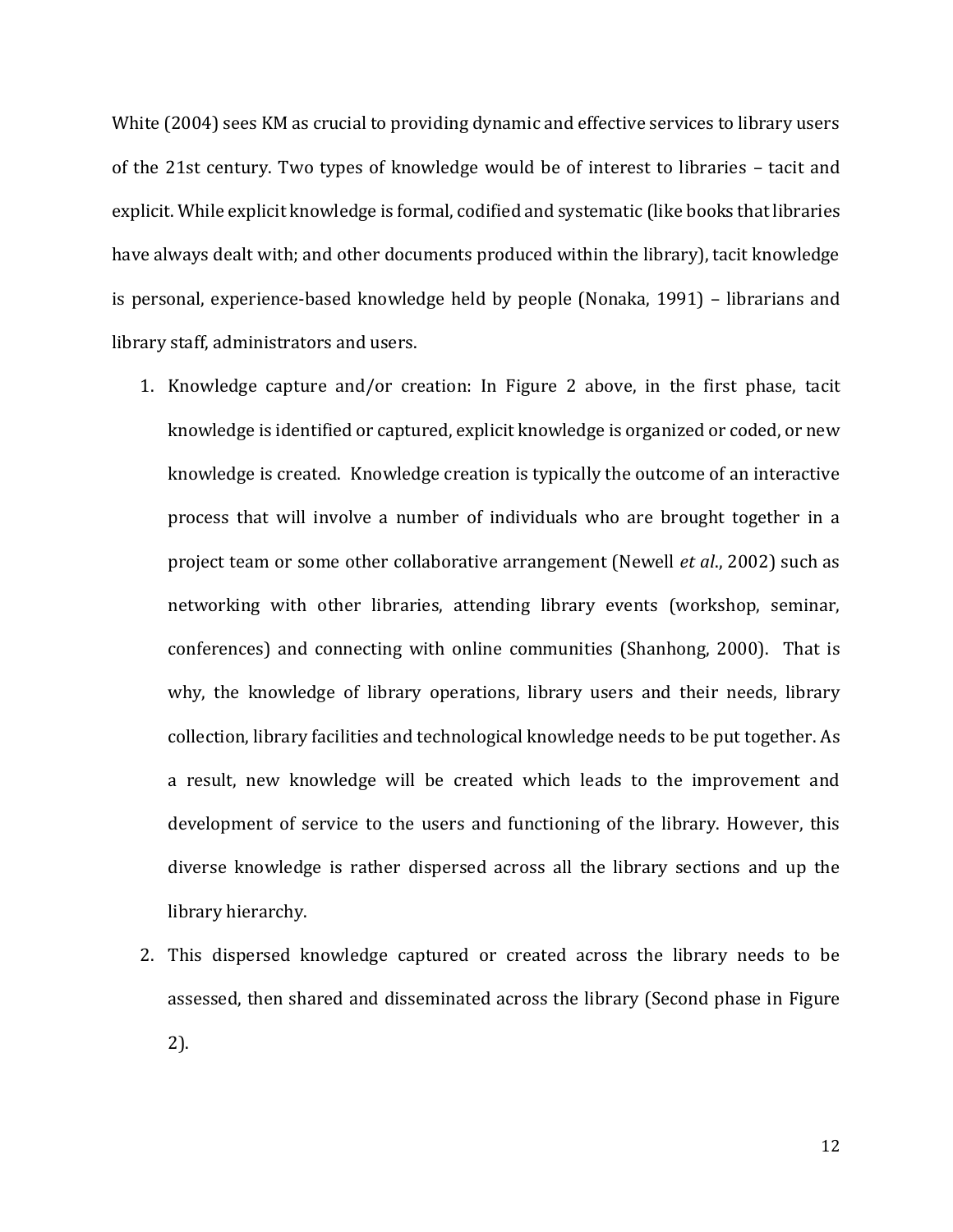3. Knowledge is then contextualized in each department of the library or to each library employee or user, in order to be understood and used (third phase in [Figure 2\)](#page-10-0). This stage then feeds back into the first one in order to update the knowledge (Dalkir, 2011).

Integrated Library Systems, while prevalent for a long time, are largely controlled by vendors, and often inadequate due to the growth of electronic and digital resources (Wang and Dawes, 2012), changed expectations regarding interfaces (Andrew, 2009), changing user demand (Breeding, 2006), as well as transformation of libraries in knowledge-based society to capture the range of knowledge needs that different areas of the area have. Thus, along with an integrated library system or a library automation system, libraries will need to supplement and include other technology tools that can capture their knowledge needs adequately.

We use the revised integrated KM cycle adapted from Dalkir (2011), as well as Davis (1989) and Roger (1995) theories on technology adoption/diffusion, as a theoretical lens in this study, and apply it to the context of knowledge management and KM-tool adoption in libraries.

### **Methodology**

Klein and Myers (1999) provided a set of principles for conducting and evaluating interpretive field studies in information systems. While the methodology adopted in this paper was largely theoretical, a few key underpinnings from Klein and Myers are applicable to this paper. First, a theoretical base was established from prior literature. Second, existing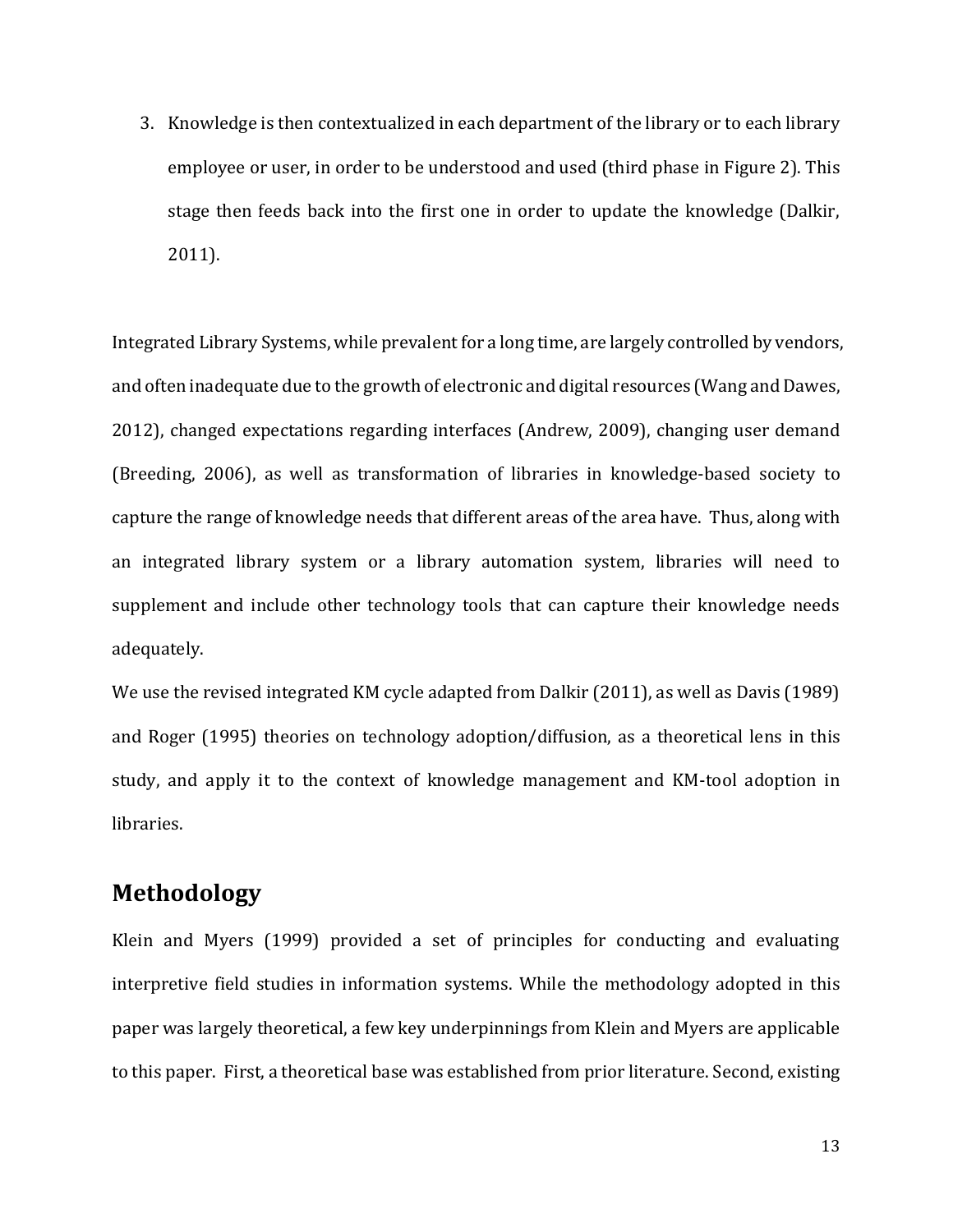tools and technologies applicable to KM were reviewed. Third, these tools and technologies were mapped to various phases of the KM cycle. While a particular tool could be applicable in different phases of the KM cycle, an attempt was made to find the phase that the tool was best matched for. Fourth, non-IT tools were included to make the cycle complete. Finally, the theoretical model adopted was extended to come up with key findings from the paper. The use of the theoretical model to understand specific tools and their usage follows the fundamental principle of the Hermeneutic Circle, as well as the principle of abstraction and generalization as per Klein and Myers (1999).

### **KM Tools and technologies for KM application**

In the tables below, we review a wide-range of technology (IT-based) and non-technology tools and techniques currently in use in KM or across disciplines, that would be applicable to the three phases of the KM cycle identified in [Figure 2](#page-10-0). The choice of tools for each phase must be specific to the library or department implementing KM, and must be consistent with its goals and strategy. Of the tools listed, most of them are free or open source, while some are paid or have paid features. Also, when considering a free product, libraries need to consider the cost of maintenance and the degree of support provided, and look out for any hidden costs. In helping to identify the tools and the categories within them (both IT and non-IT based), Good (2012, 2013), Young (2010), Dalkir (2011), Leask *et al.* (2008) were important studies, supplemented by other websites and blogs. Many of the descriptions of the tools are taken from or adapted from these sources as well. Many of these tools and techniques represent those that have been successfully adopted across organizations in their KM initiatives, as well as new possibilities brought about by technological advancements.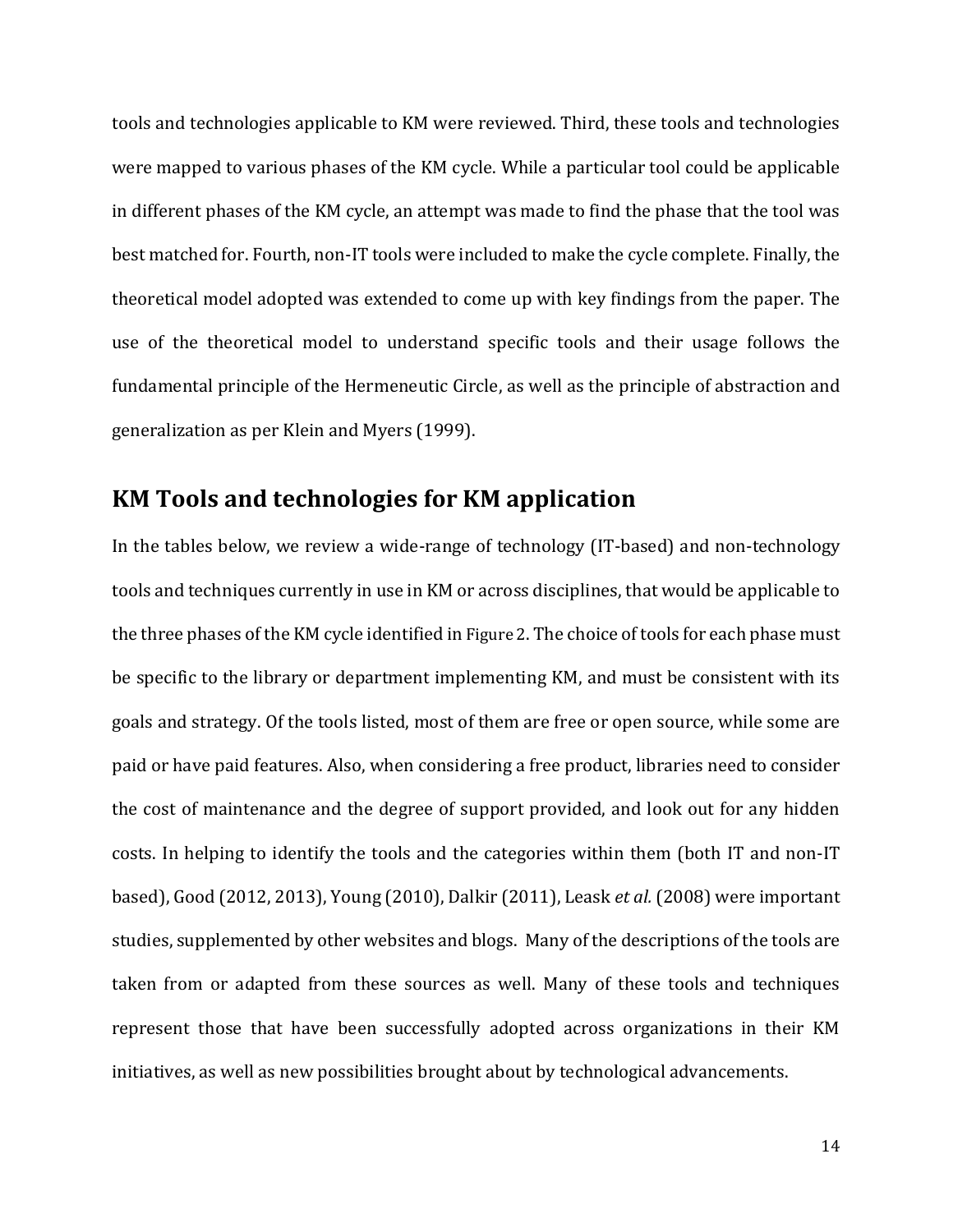The six tables below are classified into the 3 phases of the integrated KM cycle of [Figure 2](#page-10-0). Each phase has 2 tables – one for non-IT-based tools, and the other for IT or technology based tools. The 3 tables on non-IT-based tools list the tool or method, what it does and how it applies to KM in libraries. The 3 tables on IT-based tables list the overarching technology category, what it does, examples of current tools in that category, as well as how those apply to KM in libraries. While specific examples of tools would evolve and change with time, the technology categories and non-IT-based tools or methods are expected to remain relevant for years to come. In each table, the tool categories or methods are listed in alphabetical order, and not in any particular importance or hierarchy.

#### *Cycle 1: Creation and Capture*

[Table 2](#page-14-0) and [Table 3](#page-16-0) include the non-IT and IT-based tools for capturing tacit and explicit knowledge or creating new knowledge in libraries. In the rightmost column of the two tables, we refine the category of 'knowledge capture and/or creation' further to knowledge codification, capture, creation, acquisition, sourcing, compilation or organization (terms used in [Figure 1](#page-8-0) and Table 1) to describe the application of each tool more precisely.

<span id="page-14-0"></span>

| <b>Non-IT</b> methods                                               | What it does                                                                                                                                                                                                                                                  | <b>Application for KM in libraries</b>                                                                                                                     |
|---------------------------------------------------------------------|---------------------------------------------------------------------------------------------------------------------------------------------------------------------------------------------------------------------------------------------------------------|------------------------------------------------------------------------------------------------------------------------------------------------------------|
| and tools                                                           |                                                                                                                                                                                                                                                               |                                                                                                                                                            |
| <b>Abstract Concept</b><br>Representation /<br><b>Mental Models</b> | A mental model is a symbolic or<br>qualitative representation of something<br>in the real world. It is how human minds<br>process and make sense of their<br>complex environments. A cognitive map<br>is a powerful way of coding this<br>captured knowledge. | Codification: Employees can share common<br>mental models about competition, survival,<br>users, and other important aspects of<br>decision making.        |
| <b>Action Learning</b>                                              | A continuous process of learning and<br>reflection that happens with the<br>support of a group or set of colleagues,<br>working on real issues, with the                                                                                                      | Capture: As learning institutions, libraries<br>should support action learning for skill<br>improvement, development of learning and<br>knowledge sharing. |

*Table 2 Non-IT tools that best facilitate knowledge creation and capture*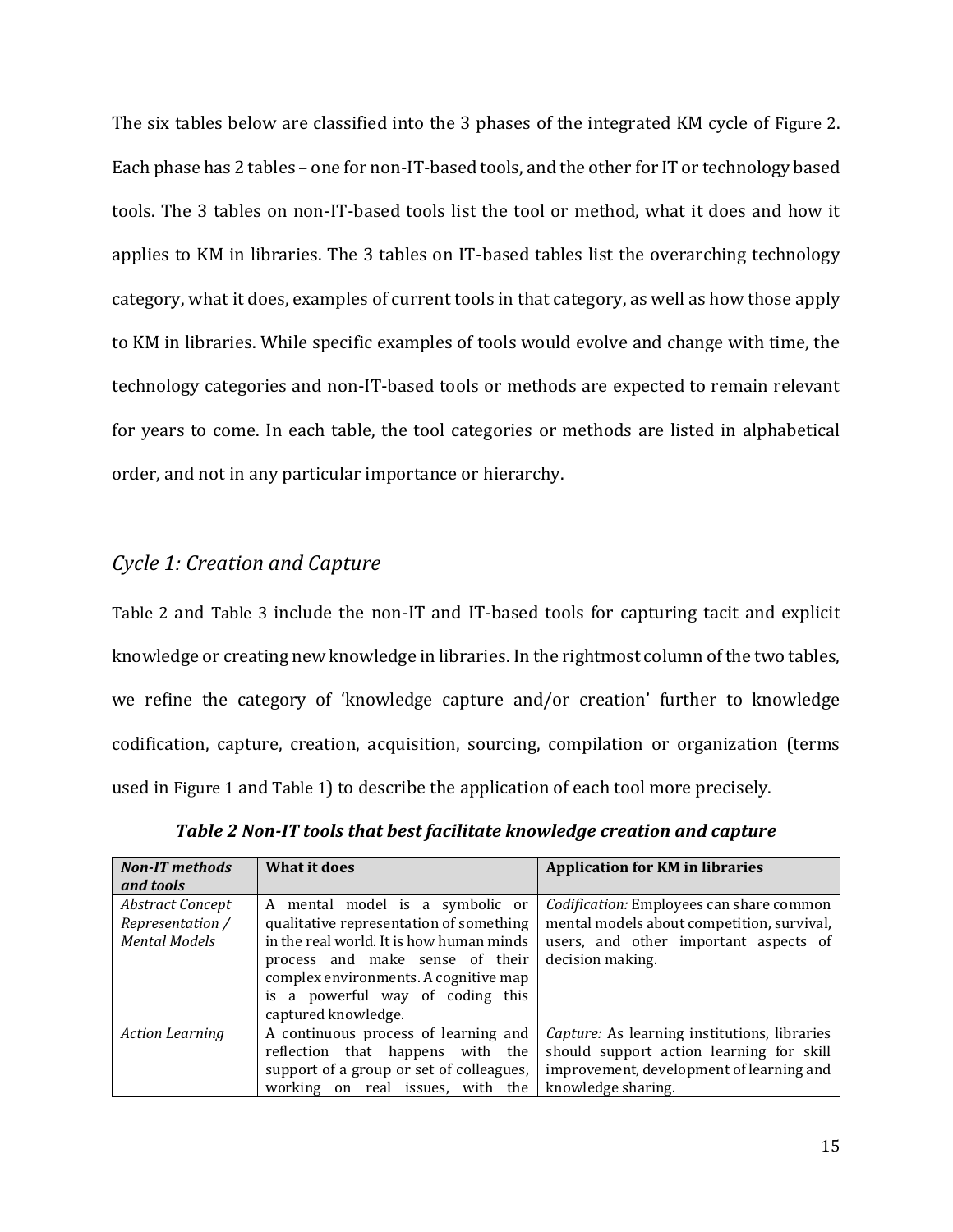|                                                        | intention of getting things done (McGill<br>and Brockbank, 2004).                                                                                                                   |                                                                                                                                                                                                                                                                                                                                                   |
|--------------------------------------------------------|-------------------------------------------------------------------------------------------------------------------------------------------------------------------------------------|---------------------------------------------------------------------------------------------------------------------------------------------------------------------------------------------------------------------------------------------------------------------------------------------------------------------------------------------------|
| <b>Ad Hoc Sessions</b>                                 | Formed to address a particular issue<br>based on a member's call for help or<br>other informal employee interactions.                                                               | Capture: Ad hoc, informal interactions<br>among employees or between staff and<br>users are crucial in project success,<br>including in digital library projects.                                                                                                                                                                                 |
| After action review<br>(AAR)                           | A technique to evaluate and capture<br>lessons learned upon completion of a<br>project.                                                                                             | Capture: AAR can be carried out at the end<br>of digitization, library automation or other<br>projects or activities. It helps to make 'tacit'<br>knowledge 'explicit'.                                                                                                                                                                           |
| Brainstorming                                          | A simple way to help a group of people<br>generate new and unusual ideas.                                                                                                           | Creation: Useful for gaining insight on<br>patrons, ways to create innovative library<br>services and to reward library employees<br>for knowledge capture.                                                                                                                                                                                       |
| Guest speakers                                         | Presents an opportunity to bring a<br>fresh perspective or point of view -<br>seminar or workshop.                                                                                  | Capture: The library community meets at<br>regular intervals. Inviting guest speakers<br>leads to tacit knowledge exchange.                                                                                                                                                                                                                       |
| Knowledge<br>exchange/<br>Exit interviews              | A structured process to capture an<br>individual's knowledge, experiences<br>and contacts before they move on.                                                                      | Capture: Works well when there is risk of<br>losing knowledge because of a staff<br>member leaving an organisation or a team<br>or project, and when hiring interns.                                                                                                                                                                              |
| Knowledge café                                         | A way to have a group discussion, to<br>reflect, and to develop and share any<br>thoughts/insights that will emerge, in a<br>non-confrontational way.                               | Creation: These<br>about learning,<br>are<br>bringing users together to listen and<br>participate<br>in<br>open<br>and<br>creative<br>conversations on topics that interest them.<br>They help focus the library's knowledge,<br>strengthen its networks, help a Community<br>of Practice to get started, and to regularize<br>knowledge sharing. |
| Knowledge<br>marketplace                               | Could be seen as a 'dating service' for<br>knowledge. It identifies what people<br>know and what they need to know on a<br>particular subject, then connects them<br>appropriately. | Capture: It facilitates events or technology<br>platforms to enable connections between<br>library experts who have identified gaps in<br>their knowledge in library areas, and those<br>have relevant knowledge<br>who<br>and<br>expertise which they can share.                                                                                 |
| Learning and idea<br>capture / learning<br>from others | A key aspect of KM, at the personal and<br>team levels is to more 'collectively and<br>systematically' capture the learning and<br>ideas that are taking place.                     | Capture: Libraries can do this to be more<br>creative, generate more ideas, learn faster,<br>and turn its new learning into better<br>knowledge to share, apply, and exploit.                                                                                                                                                                     |
| Learning History                                       | Learning histories (Roth and Kleiner,<br>2000) are useful in capturing tacit<br>knowledge, especially in group settings.                                                            | Capture: It could serve to describe what<br>happened, why it happened, how the<br>library reacted, and what current library<br>members<br>should<br>learn<br>from<br>this<br>experience. These<br>insights will<br>help<br>increase the library's reflective capacity.                                                                            |
| Peer Assist                                            | knowledge<br>transfer<br>Direct<br>from<br>individuals to others.                                                                                                                   | Acquisition or sourcing: It is used by a<br>project team to solicit assistance from<br>peers and subject matter experts from<br>those in the library field regarding a<br>significant issue the team is facing.                                                                                                                                   |
| Road maps                                              | Problem solving meetings that are<br>scheduled, convened, and follow an<br>agenda.                                                                                                  | Capture: Helps libraries solve day-to-day<br>problems in a public forum between<br>librarians, users and management; often<br>leads to the development of guidelines/                                                                                                                                                                             |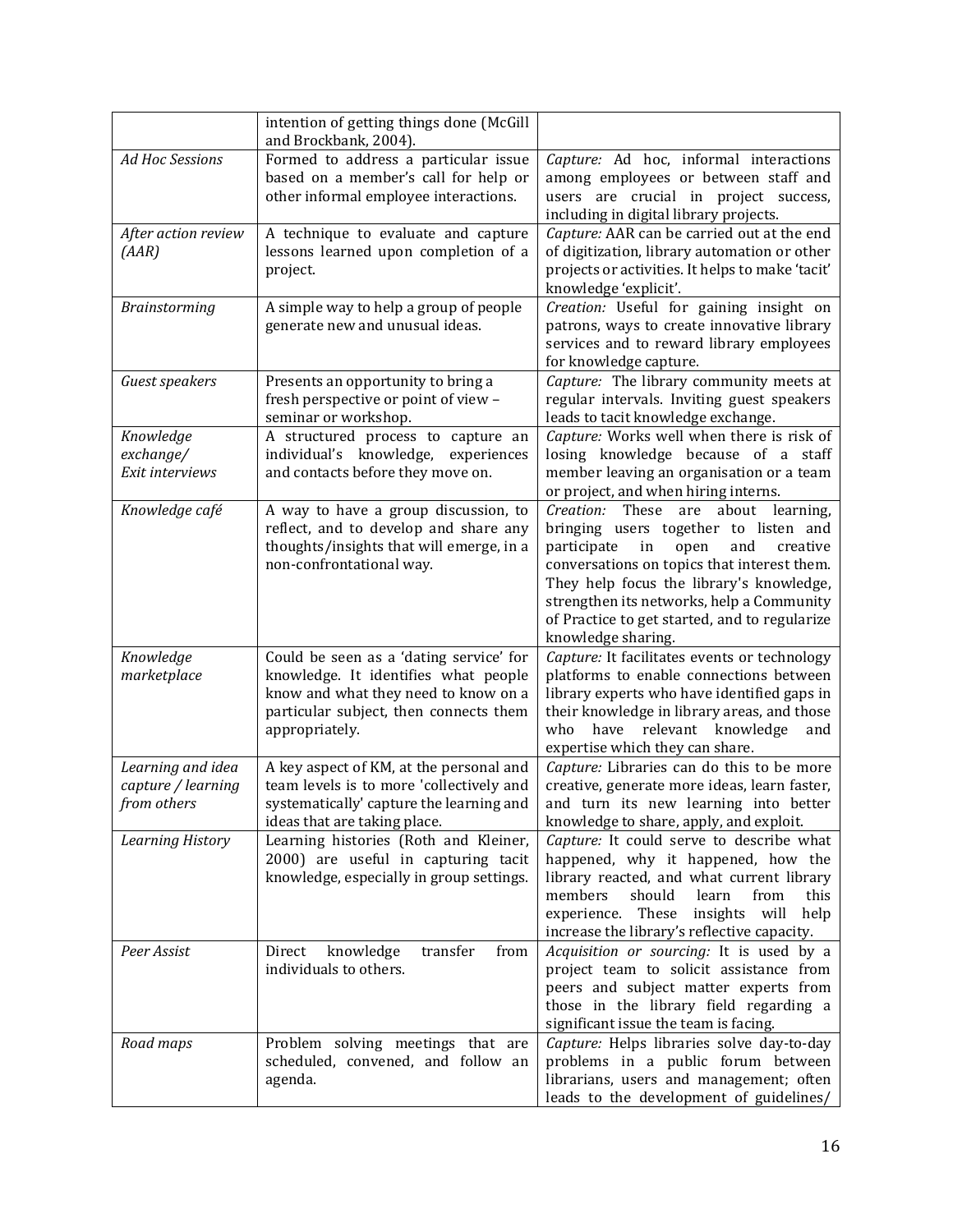|  | standards for continuous process/service |
|--|------------------------------------------|
|  | 1provement.                              |

# *Table 3 Technology tools that best facilitate knowledge creation and capture*

<span id="page-16-0"></span>

| <b>Technology</b><br>category                           | <b>What it does</b>                                                                                                                                                                            | <b>Tool name</b>                                                                                                                                                                                  | <b>Application for KM in libraries</b>                                                                                                                                                                                             |
|---------------------------------------------------------|------------------------------------------------------------------------------------------------------------------------------------------------------------------------------------------------|---------------------------------------------------------------------------------------------------------------------------------------------------------------------------------------------------|------------------------------------------------------------------------------------------------------------------------------------------------------------------------------------------------------------------------------------|
| Co-browsing;<br>Screen<br>sharing;<br>Remote<br>support | 2 or more people<br>browsing the web at<br>the same time;<br>helping another<br>person situated<br>remotely by<br>accessing his/her<br>screen                                                  | Firefly, GoInstant,<br>LiveLook, Skype<br>screen sharing,<br>GoToMeeting,<br>TeamViewer,<br>Join.me, Netviewer,<br>Twiddla                                                                        | Acquisition or sourcing: E.g. Join.me is used<br>by librarians to help patrons resolve their<br>password and login issues, to demonstrate<br>search<br>strategies,<br>problems<br>or<br>to<br>downloading pdfs.                    |
| Collaborative<br>visual<br>reviewing                    | Instead of emailing<br>different versions of<br>a document back<br>and forth, team<br>members can<br>visually review<br>documents, and all<br>comment on a single<br>read-only copy<br>online. | A.nnotate, Diigo,<br>Uptogo,<br>ConceptShare,<br>Creately, Review<br>Studio (former<br>Cozimo), Notable,<br>GroupZap, Google<br>Drive, PDF-<br><b>XChange</b><br>Viewer/Editor<br>(annotate PDFs) | Compilation or capture: E.g. Diigo helps in<br>research, sharing and collaboration in many<br>library activities.                                                                                                                  |
| Collaborative<br>writing                                | Projects where<br>written works are<br>created by multiple<br>people together<br>(collaboratively)<br>rather than<br>individually.                                                             | Mixedlnk, Wridea,<br>Editorially, Draft,<br>Google Docs/Drive                                                                                                                                     | Creation: Help increase efficiency in creating<br>storing, sharing document, bookmarks and<br>citations. E.g. Google Docs/Drive can help<br>library staff collaborate.                                                             |
| Document<br>sharing - wikis                             | Helps to create and<br>share work online<br>and access<br>documents from<br>anywhere.                                                                                                          | Wikis, Pbwiki,<br>Wikispaces, Google<br>Docs/Drive, Scribd,<br>Issuu, Docstoc, MS<br>SharePoint,<br>Typewith.me                                                                                   | Creation: Wikis can be used by library staff<br>to archive documents, and have places<br>where<br>multiple<br>employees<br>could<br>upload/update.                                                                                 |
| Knowledge<br>community /<br>profile<br>capturing        | Websites for<br>profiling based on<br>expertise, and/or<br>answering questions<br>posed by visitors                                                                                            | Quora, K-comm.tk<br>(Agarwal and Poo,<br>2008; Lek, Poo and<br>Agarwal, 2009),<br>Yahoo Answers,<br>Wiki Answers                                                                                  | Capture: E.g. K-Comm helps capture the tacit<br>knowledge held by individual library<br>employees in various domains - from the<br>sublime to the mundane. Helps provide a<br>sense of community where everyone is an<br>expert.   |
| Mindmapping<br>and<br>diagramming                       | A diagram used to<br>visually outline<br>information.                                                                                                                                          | Freemind, The<br>Brain, Mind42,<br>XMind,<br>Webspiration,<br>Bubbl,<br>Mindmeister,<br>Mindjet, MS Visio                                                                                         | Capture: Useful for libraries to developing<br>maps that chart information,<br>thought<br>library's<br>processes,<br>contact<br>maps,<br>information,<br>meeting<br>notes,<br>project<br>planning, SWOT analysis and future plans. |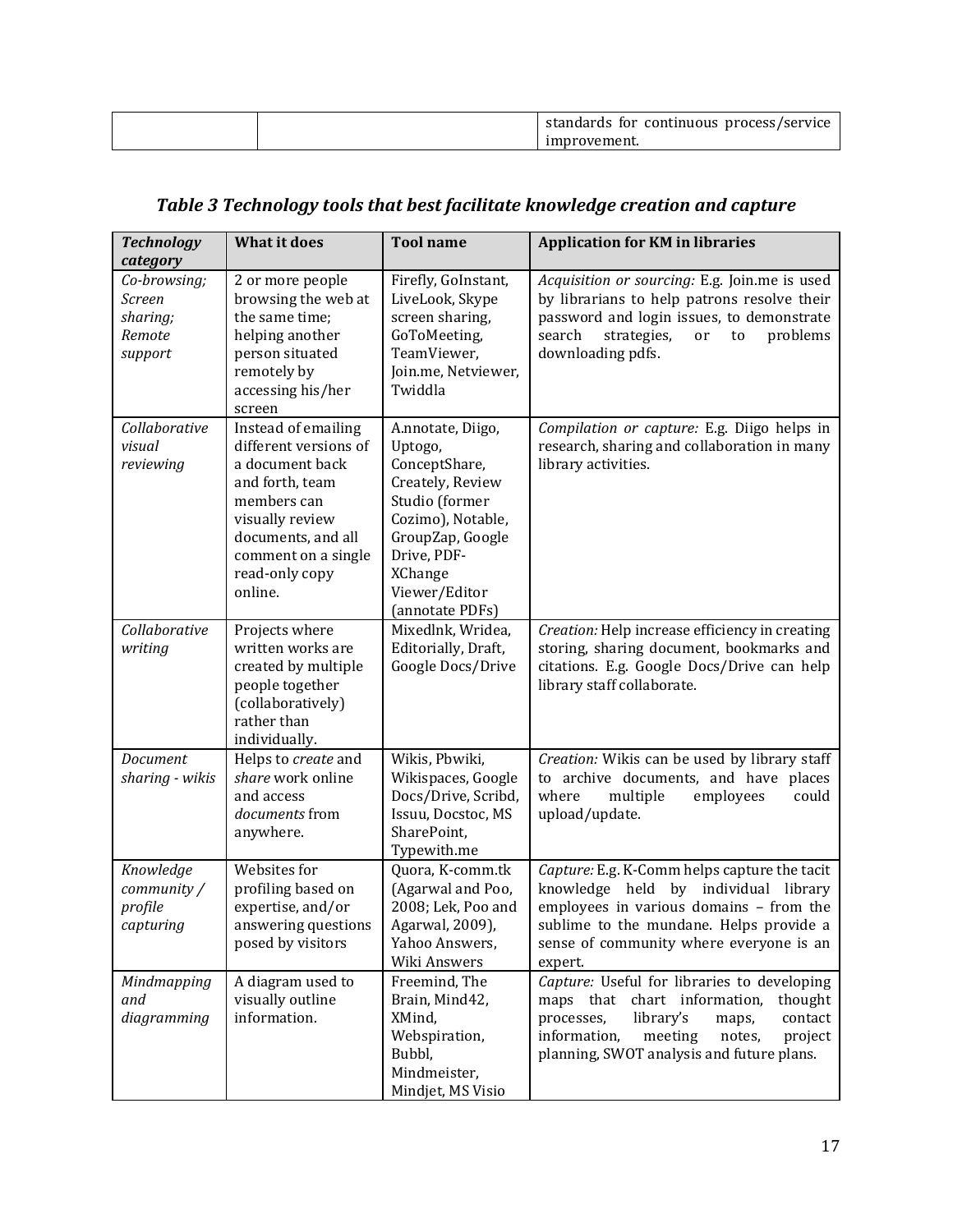| Social content     | Helps the internet<br>community tag<br>content in websites,<br>share metadata, and<br>organize web links. | Del.icio.us, Blog,<br>RSS, Tagging<br>(Folksonomy), Diig,<br>Diigo,<br>StumbleUpon                        | Acquisition or sourcing, and organization:<br>Delicious can help<br>E.g.<br>find<br>other<br>librarians/folks interested in the<br>same<br>knowledge field, libraries and discover their<br>library-related links (add www.ala.org as<br>one of your links, then find other people who<br>are ALA fans). |
|--------------------|-----------------------------------------------------------------------------------------------------------|-----------------------------------------------------------------------------------------------------------|----------------------------------------------------------------------------------------------------------------------------------------------------------------------------------------------------------------------------------------------------------------------------------------------------------|
| Video<br>recording | Useful for recording<br>and editing video<br>sessions of<br>interviews, talks and<br>presentations.       | Video camera,<br>Tripod, Video<br>editing (Pinnacle<br>Studio, Adobe<br>Premiere Elements,<br>Lightworks) | Capture: Libraries can record interviews of<br>employees that are leaving, as well as talks<br>and sessions held.                                                                                                                                                                                        |
| White<br>boarding  | Placement of shared<br>files on an on-screen<br>shared notebook or<br>whiteboard.                         | Skrbl, Vyew,<br>CoSketch<br>Groupboard,<br>Conceptboard                                                   | Creation: With collaborative features such as<br>white boarding, desktop sharing, recording<br>and video, e.g. Groupboard can be used to<br>library members<br>teach remote<br>basic<br>Internet and computer skills, while engaging<br>participants with interactive lessons.                           |

# *Cycle 2: Sharing and Dissemination*

Table 4 and Table 5 include the non-IT and IT-based tools for knowledge sharing, transfer,

access and dissemination across the library.

<span id="page-17-0"></span>

| <b>Non-IT</b> methods and<br>tools                         | <b>What it does</b>                                                                                                                                                                        | <b>Application for KM in Libraries</b>                                                                                                                                                                                                                                                                                   |
|------------------------------------------------------------|--------------------------------------------------------------------------------------------------------------------------------------------------------------------------------------------|--------------------------------------------------------------------------------------------------------------------------------------------------------------------------------------------------------------------------------------------------------------------------------------------------------------------------|
| Embed KM in<br>organizational HR                           | KM behaviors<br>Encourages<br>and<br>overall<br>cultural<br>change.<br>rewards<br>and<br>Appropriate<br>incentives are put in place for<br>knowledge sharing behavior within<br>ALL roles. | Library staff are rewarded to share e.g.<br>finding<br>incentivizing<br>and<br>adapting<br>solutions from out with the library                                                                                                                                                                                           |
| Collaborative Physical<br>Workspace                        | A place where human interactions<br>such as face-to-face discussion,<br>dialogues, etc. take place.                                                                                        | Information<br>and<br>learning<br>commons<br>commons are collaborative spaces within<br>the library that go beyond the interactions<br>in the reference and circulation desks.<br>Three levels of interactions need to be<br>1)<br>librarian-patron;<br>facilitated:<br>2)<br>librarian-librarian; and 3) patron-patron. |
| <b>Community of Practice</b>                               | A group of people who share a<br>common interest working together<br>over an extended period to explore<br>ways of working in a specific area of<br>knowledge.                             | Librarians often exhibit different levels of<br>expertise. If librarians interact to share<br>their knowledge within a community of<br>practice, then that practice becomes more<br>effective for the entire community.                                                                                                  |
| Directory of experts e.g.<br>Yellow pages, skill<br>mining | Communities<br>people.<br>connect<br>These connections are often used                                                                                                                      | An expertise directory provides a map to<br>subject matter experts in various fields of<br>the library.                                                                                                                                                                                                                  |

*Table 4 Non-IT tools that best facilitate knowledge sharing and dissemination*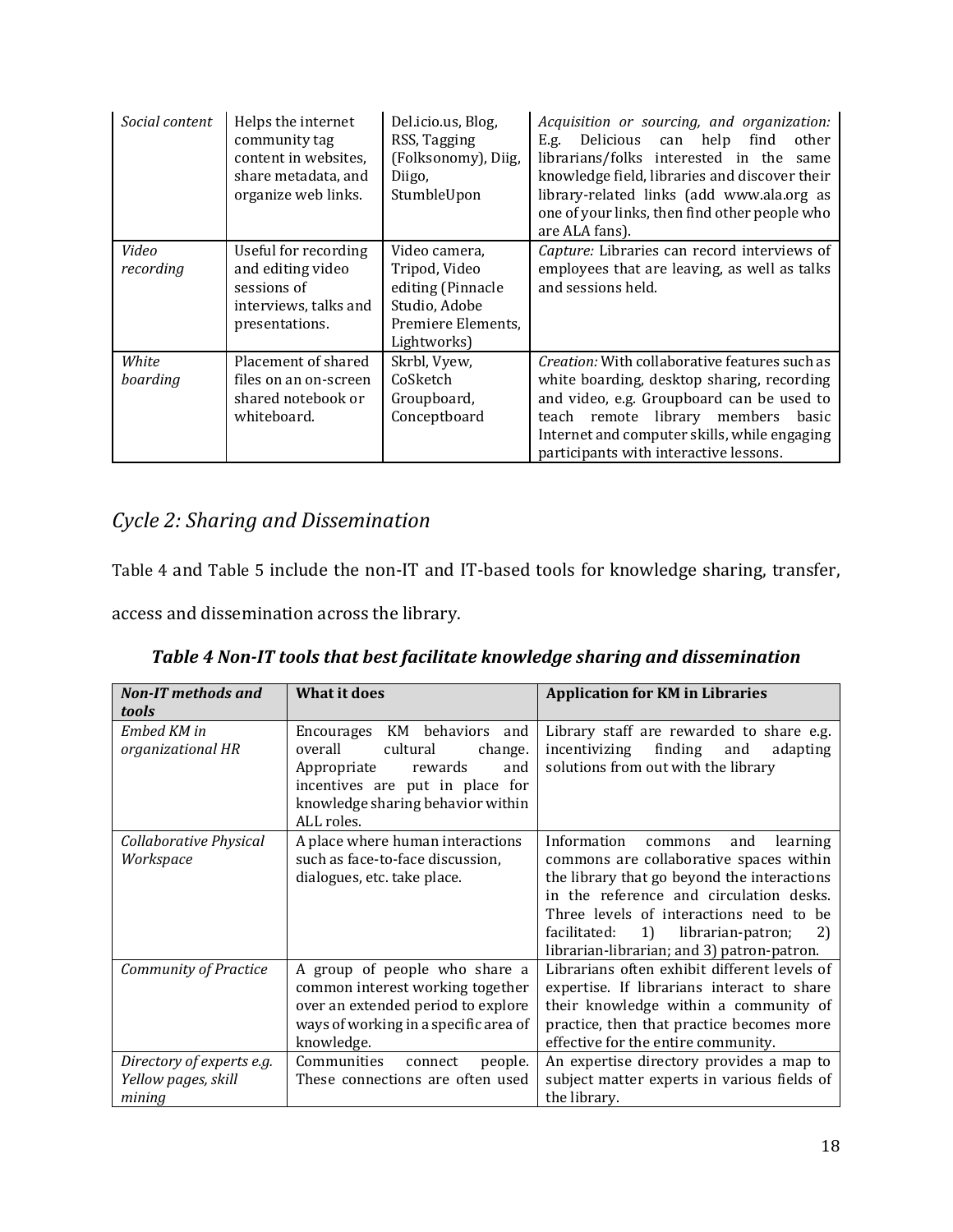|                                               | to develop yellow pages or an<br>expertise location system.                                                                                             |                                                                                                                                                                                               |
|-----------------------------------------------|---------------------------------------------------------------------------------------------------------------------------------------------------------|-----------------------------------------------------------------------------------------------------------------------------------------------------------------------------------------------|
| Social Network Analysis<br>(SNA) / Sociograms | Organizational networks<br>and<br>sociograms help map the flow of<br>knowledge in an organization.                                                      | Using SNA, libraries can map relationships<br>between people to identify knowledge<br>flows: Who do people seek information and<br>knowledge from? Who do they share their<br>knowledge with? |
| Storytelling                                  | Conveying events in words, images<br>and sounds, often by<br>improvisation or embellishment;<br>useful for sharing experiential and<br>tacit knowledge. | Libraries can use structured sessions to<br>elicit stories of experience, and share<br>knowledge of lessons learned and best<br>practices pertaining to specific tasks or<br>scenarios.       |

# <span id="page-18-0"></span>*Table 5 Technology tools that best facilitate knowledge sharing and dissemination*

| <b>Technology</b><br>category                                                 | <b>What it does</b>                                                                                                                     | <b>Tool name</b>                                                                                                                            | <b>Application for KM in Libraries</b>                                                                                                                                                                                                                                                          |
|-------------------------------------------------------------------------------|-----------------------------------------------------------------------------------------------------------------------------------------|---------------------------------------------------------------------------------------------------------------------------------------------|-------------------------------------------------------------------------------------------------------------------------------------------------------------------------------------------------------------------------------------------------------------------------------------------------|
| File sharing                                                                  | Distributing or<br>providing access to<br>information stored<br>digitally as files.                                                     | Dropbox, Skydox,<br>clip2net,<br>MediaFire,4shared,<br>Google Drive,<br>SkyDrive, box.com                                                   | E.g. Libraries could use Dropbox or<br>Google Drive to organize and share files<br>pertaining to meetings or committee<br>work. They could also assign different<br>file permissions and make folders<br>transparent outside a committee.                                                       |
| Group<br>communication<br>/ private social<br>network for the<br>organization | A software platform<br>that implements<br>some form of group<br>communication;<br>teams can connect<br>online.                          | Yammer, Socialcast,<br>Teambox, Hipchat,<br>Chatter, Socialcast,<br>Everyme, Nextt,<br>Ning, Groupsite,<br>Meetup                           | E.g. Socialcast or Ning helps library<br>dispersed<br>when<br>teams<br>(even<br>geographically) to interact socially (less<br>formal<br>than<br>email)<br>by<br>making<br>knowledge and updates accessible to<br>their peers through a news feed. They<br>can also build their own communities. |
| Instant<br>Messaging /<br>Chat                                                | Real-time text<br>transmission over the<br>Internet.                                                                                    | Adium, Pidgin,<br>Meebo, Yahoo,<br>Windows Live,<br>eBuddy, Google<br>Talk, Trillian,<br>Digsby, Nimbuzz;<br>Todaysmeet<br>(backchanneling) | E.g. Many libraries are using Meebo as a<br>KM tool for reference services (Ou,<br>Leung and Davison, 2011).                                                                                                                                                                                    |
| Intranet / Portal                                                             | An internal computer<br>network to share<br>information,<br>operational systems,<br>or computing<br>services within an<br>organization. | Igloo, Interact-<br>Intranet, Moxie<br>software, Podio, X-<br>Wiki                                                                          | Mphidi (2004) lists intranet among the<br>most effective KM tools for libraries.<br>Igloo, e.g., is a modern intranet that<br>helps bring together<br>content<br>and<br>conversation.                                                                                                           |
| Large audience<br>webinars $-100+$<br>participants                            | A web-based<br>seminar, lecture,<br>presentation or<br>workshop given over                                                              | GatherPlace, Adobe<br>Connect,<br>GoToWebinar,<br>OmNovia,<br>BigMarker                                                                     | E.g. GoToWebinar can be used by<br>librarians to disseminate best practices,<br>or to update their skills by participating<br>in webinars offered by others without<br>leaving their work desks.                                                                                                |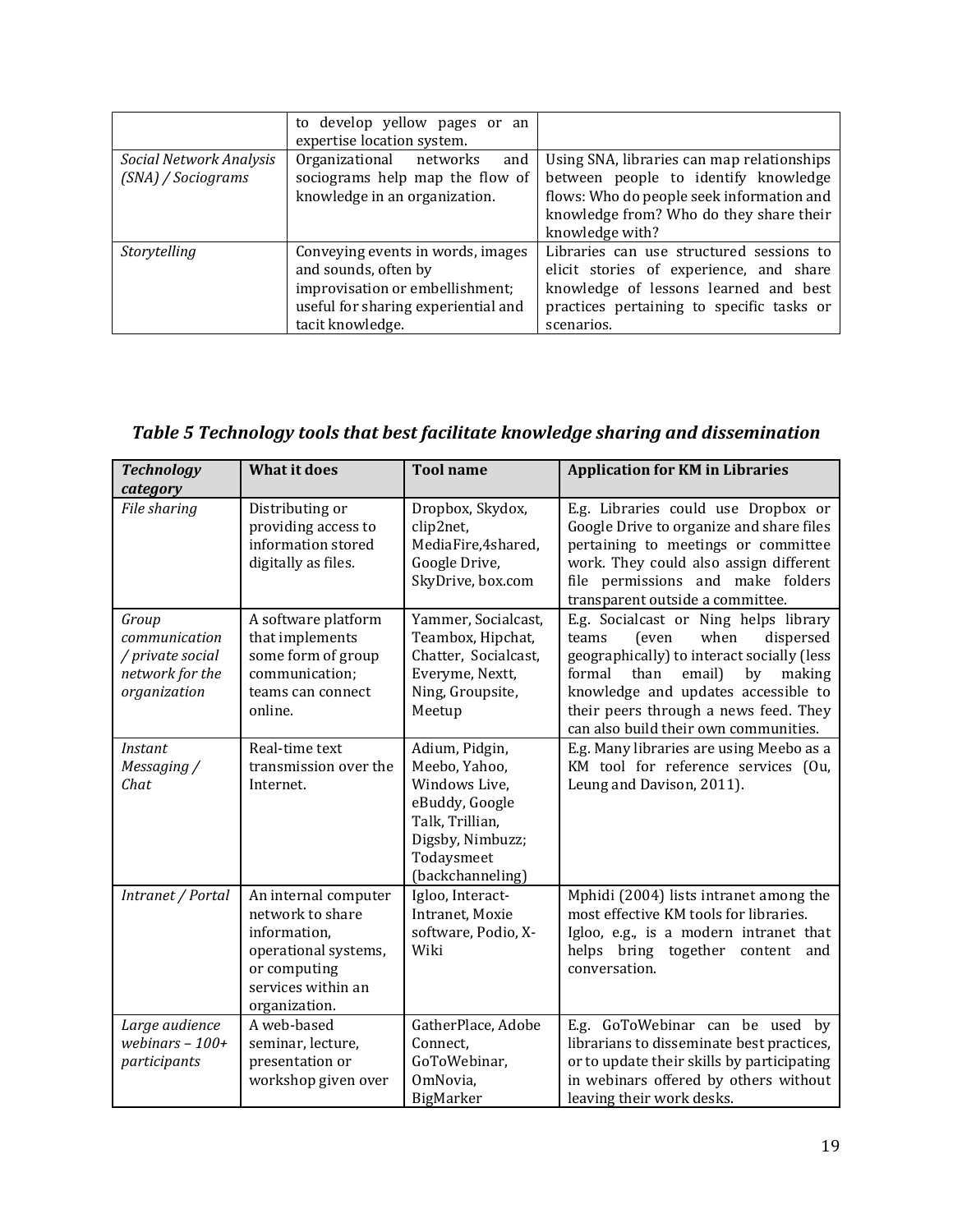|                                                         | the web using web<br>presentation tools.                                                                                                              |                                                                                                                                                                 |                                                                                                                                                                                                                                                  |
|---------------------------------------------------------|-------------------------------------------------------------------------------------------------------------------------------------------------------|-----------------------------------------------------------------------------------------------------------------------------------------------------------------|--------------------------------------------------------------------------------------------------------------------------------------------------------------------------------------------------------------------------------------------------|
| Social<br>networking                                    | Platform to build<br>social networks or<br>relations among<br>people who share<br>interests, activities,<br>backgrounds or real-<br>life connections. | Facebook, Twitter,<br>LinkedIn, Google+,<br>Myspace, Academia,<br>ResearchGate,<br>CiteULike                                                                    | Libraries need to have a presence in<br>Facebook and Twitter to reach out to<br>their patrons.                                                                                                                                                   |
| Video<br>conferencing                                   | Allows two or more<br>people in different<br>locations to<br>communicate and<br>collaborate visually.                                                 | GoToMeeting, Click<br>Meeting, Skype,<br>Adobe Connect,<br>OoVoo, Goober,<br>Google Hangouts.                                                                   | E.g. GoToMeeting can be used<br>by<br>have<br>discussions<br><i>libraries</i><br>to<br><sub>or</sub><br>presentations of up to 26 people.                                                                                                        |
| Virtual 3D<br>immersive<br>collaboration                | Collaboration<br>between virtual<br>teams via technology-<br>mediated<br>communication, and<br>using personalized<br>avatars.                         | SecondLife, Tixeo, I-<br>maginer, Teleplace                                                                                                                     | Many libraries have presence<br>in<br>SecondLife. Libraries can use it to<br>provide a virtual tool of their facilities.                                                                                                                         |
| Audio<br>conferencing<br>using Voice-<br>over-IP (VoIP) | Works similar to a<br>traditional<br>conference call using<br>analog phones.                                                                          | Infinite<br>Conferencing,<br>WebEx, Conference<br>Calling, OoVoo,<br>AccuConference (see<br>reviews at<br>TopTenReviews,<br>n.d.), Google Talk,<br>Voxox, Skype | Libraries can use ooVoo, e.g.<br>to<br>communicate with colleagues across<br>locations (on best-practices such as<br>digitizing an oversized rare book or any<br>other topic), or to record a reference<br>interview to improve user-experience. |
| Web<br>conferencing                                     | Allows conferencing<br>events to be shared<br>with remote<br>locations.                                                                               | Infinite conference,<br>InterCall, Readytalk,<br>GoToMeeting, iLinc                                                                                             | E.g. ReadyTalk facilitates collaboration<br>and sharing with external librarians or<br>partners. It provides recording and<br>customization options for international<br>library conferences.                                                    |
| Web/multimedia<br>presenting                            | Helps create and<br>share presentation<br>online.                                                                                                     | SlideShare,<br>SlideRocket, Prezi,<br>Empressr,<br>VoiceThread, Zoho<br>Show                                                                                    | E.g. VoiceThread allows a library to<br>share materials with patrons, and<br>allowing<br>them<br>to<br>comment<br>in<br>voice/video/text to foster a sense of<br>community.                                                                      |

# *Cycle 3: Application and Use*

[Table 6](#page-19-0) and [Table 7](#page-20-0) include the non-IT and IT-based tools for learning and knowledge acquisition, application and use in the library.

# *Table 6 Non-IT tools that best facilitate knowledge application and use*

<span id="page-19-0"></span>

| <b>Non-IT</b> methods and | What it does | <b>Application for KM in Libraries</b> |
|---------------------------|--------------|----------------------------------------|
| tools                     |              |                                        |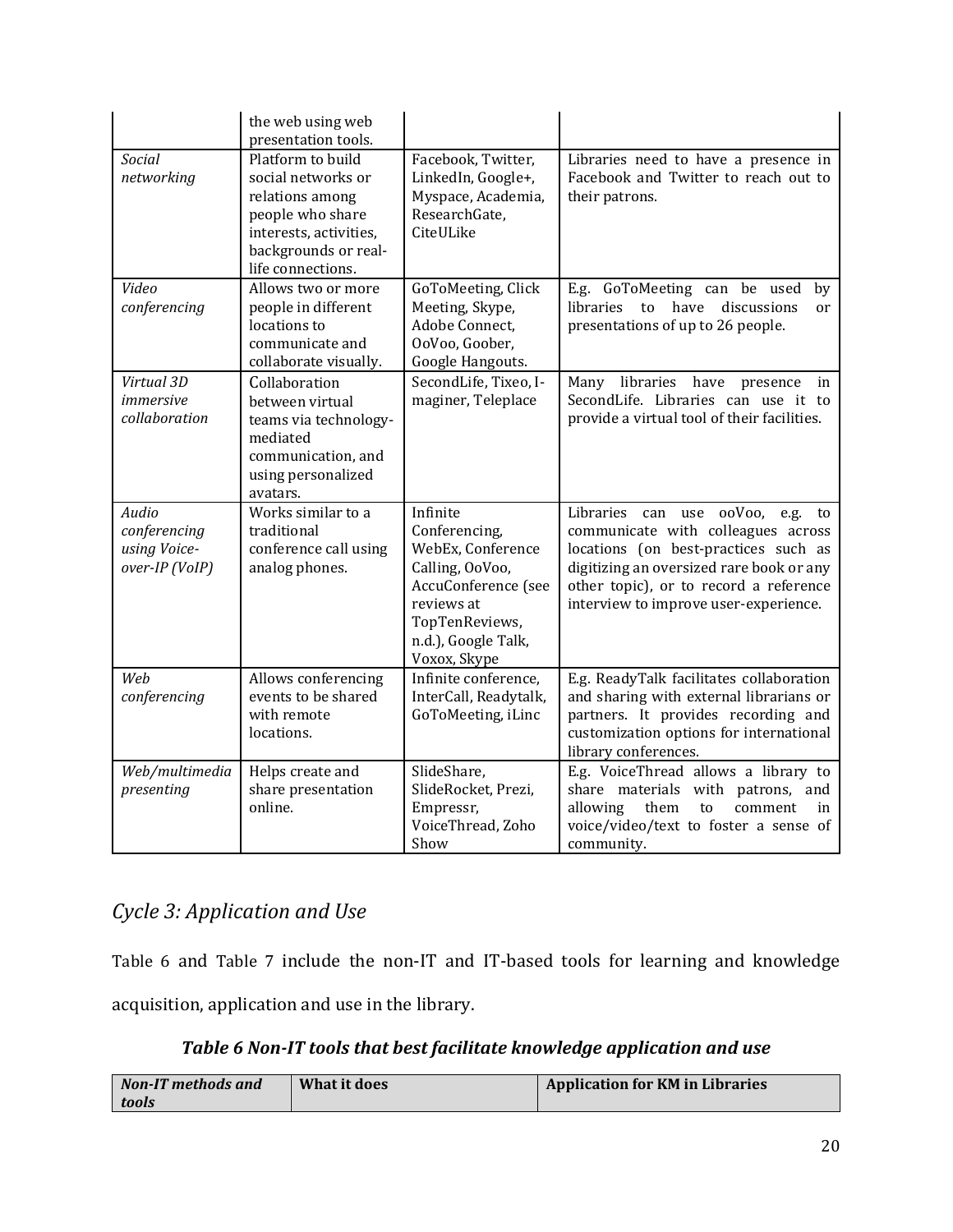| Cognitive Styles and<br>Myers-Briggs Type<br>Indicator (MBTI) | Personality assessment test for<br>find<br>employees<br>out their<br>to<br>personality<br>Individual<br>type.<br>personalities affect the way people<br>acquire and apply knowledge. | Library staff can understand and better<br>predict their personal preferences and<br>behavior when accessing and<br>using<br>information. |
|---------------------------------------------------------------|--------------------------------------------------------------------------------------------------------------------------------------------------------------------------------------|-------------------------------------------------------------------------------------------------------------------------------------------|
| Knowledge audit                                               | Understanding the knowledge<br>environment of an organization or<br>project to identify and deal with<br>knowledge gaps.                                                             | For continuous improvement, libraries<br>need to understand the gap in their desired<br>and existing knowledge.                           |
| Personalization and<br>Profiling                              | Using continually-adjusted user<br>profiles to match content or<br>services to individuals.                                                                                          | Rather than one-size-fits-all<br>library<br>websites, users can be provided with<br>personalization and profiling options.                |
| Taxonomy                                                      | information,<br>Helps<br>organize<br>documents, and libraries in a<br>consistent manner.                                                                                             | Many libraries organize their knowledge<br>assets using taxonomies to aid in effective<br>navigation and retrieval.                       |
| <b>Learning Reviews</b>                                       | Used by a project team to aid team<br>and individual learning during the<br>work process.                                                                                            | Team members working on library projects<br>can continuously learn while carrying out<br>the project.                                     |

# *Table 7 Technology tools that best facilitate knowledge application and use*

<span id="page-20-0"></span>

| <b>Technology</b><br>category                             | <b>What it does</b>                                                                             | <b>Tool name</b>                                                                                                                               | <b>Application for KM in Libraries</b>                                                                                                           |
|-----------------------------------------------------------|-------------------------------------------------------------------------------------------------|------------------------------------------------------------------------------------------------------------------------------------------------|--------------------------------------------------------------------------------------------------------------------------------------------------|
| Content<br>management                                     | Creating solutions to<br>manage all content<br>created by the<br>organization/library           | WordPress,<br>Drupal,<br>Plone,<br>MS<br>Joomla,<br>Sharepoint<br>Server,<br>Matrix<br>Squiz<br>(see<br>other tools at<br>CMS<br>Critic, 2013) | Libraries<br>adopting<br>Drupal,<br>are<br>WordPress, Joomla or Plone for easy<br>content management.                                            |
| Event<br>scheduling                                       | Finding a common<br>time when everyone<br>can make it; carried<br>out when planning an<br>event | Calendar,<br>Google<br>Doodle,<br>Genbook,<br>TimeToMeet,<br>Appointment-plus,<br>MeetingMaker,<br>EventBrite                                  | E.g. Doodle helps in finding a suitable<br>time for an event (meeting, conference,<br>trip, etc.)                                                |
| Expertise<br>locator                                      | Connecting<br>people<br>with knowledge needs<br>to experts.                                     | Who's who, LinkedIn,<br><b>Science Citation Index</b>                                                                                          | Useful to librarians as knowing 'who<br>knows what' is often more valuable<br>than knowing 'how to do'.                                          |
| Project<br>management                                     | Plan, organize, and<br>manage resource pools<br>and develop resource<br>estimates.              | Basecamp, Freedcamp<br>Todoyu, Clarizen,<br>Genius project,<br>AtTask, Project<br>Insight, Daptive PPM,<br>Tenrox, Project<br>manager          | Useful for projects such as creating a<br>digital library, creating a multi-subject<br>reference guide, preparing for teen<br>reading week, etc. |
| Work<br>grouping /<br>team<br>collaboration<br>workspaces | Groups of users can<br>easily access a set of<br>related sheets, reports,<br>and templates.     | Smartsheet, AutoCAD,<br>Wizehive, WebOffice,<br>Onehub, Ubidesk, IBM<br>Lotus Quickr, Teamlab                                                  | E.g. Ubidesk is fast and secure, and<br>provides tools for knowledge creation,<br>collaboration and sharing.                                     |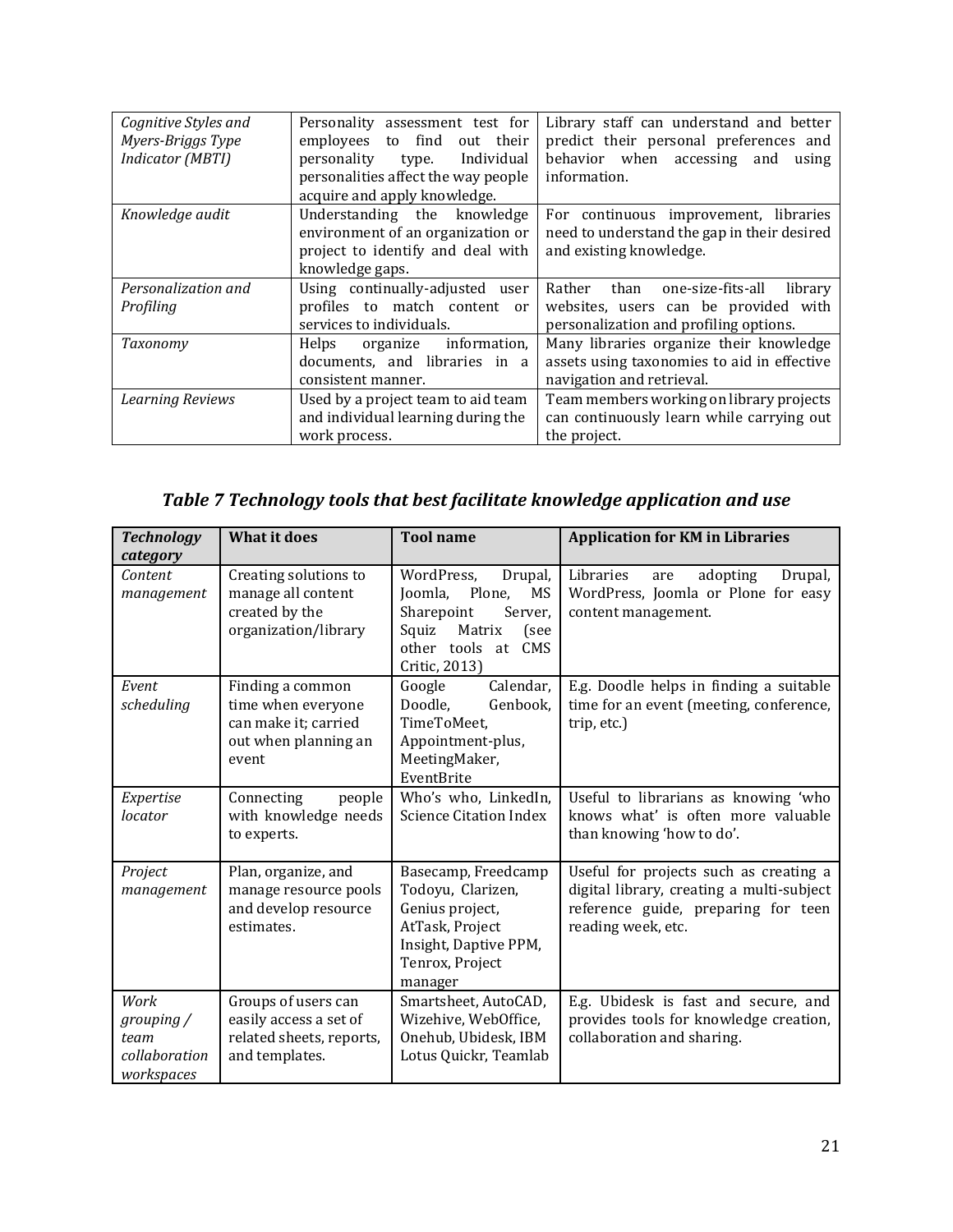### **Findings and Discussion**

We have looked at tools and techniques for knowledge creation/capture, sharing/dissemination, and application/use – both technology-based solutions, as well as those that don't necessarily rely on technology.

A few findings emerge:

- 1) It was found that there is no single set of tools that would be applicable to everyone or across libraries. Depending on technology adoption (Davis, 1989) and diffusion (Rogers, 1995), and individual personalities, people will use the information created, captured or shared differently. Tools such as MBTI (see [Table 6](#page-19-0)) help individuals assess their own behaviour when accessing and using information.
- 2) Also, technology is just an enabler for KM. Only technology tools are not enough. A combination of physical environment and technology-enabled tools is necessary. For each phase of the KM cycle, we have provided a comprehensive summary of both technology and non-technology based tools.
- 3) Technology changes rapidly. While specific examples of tools would change over time, the broader technology categories, as well as the non-IT tools will remain relevant for many years.
- 4) Even among the technology tools listed, the ways to access them are changing. More and more of the tools will be used in mobile and tablet environments (Apple iOS, Google Android or Windows-based devices). We'd recommend librarians to pick tools that have mobile support, as they are more likely to be adopted and used in different ways.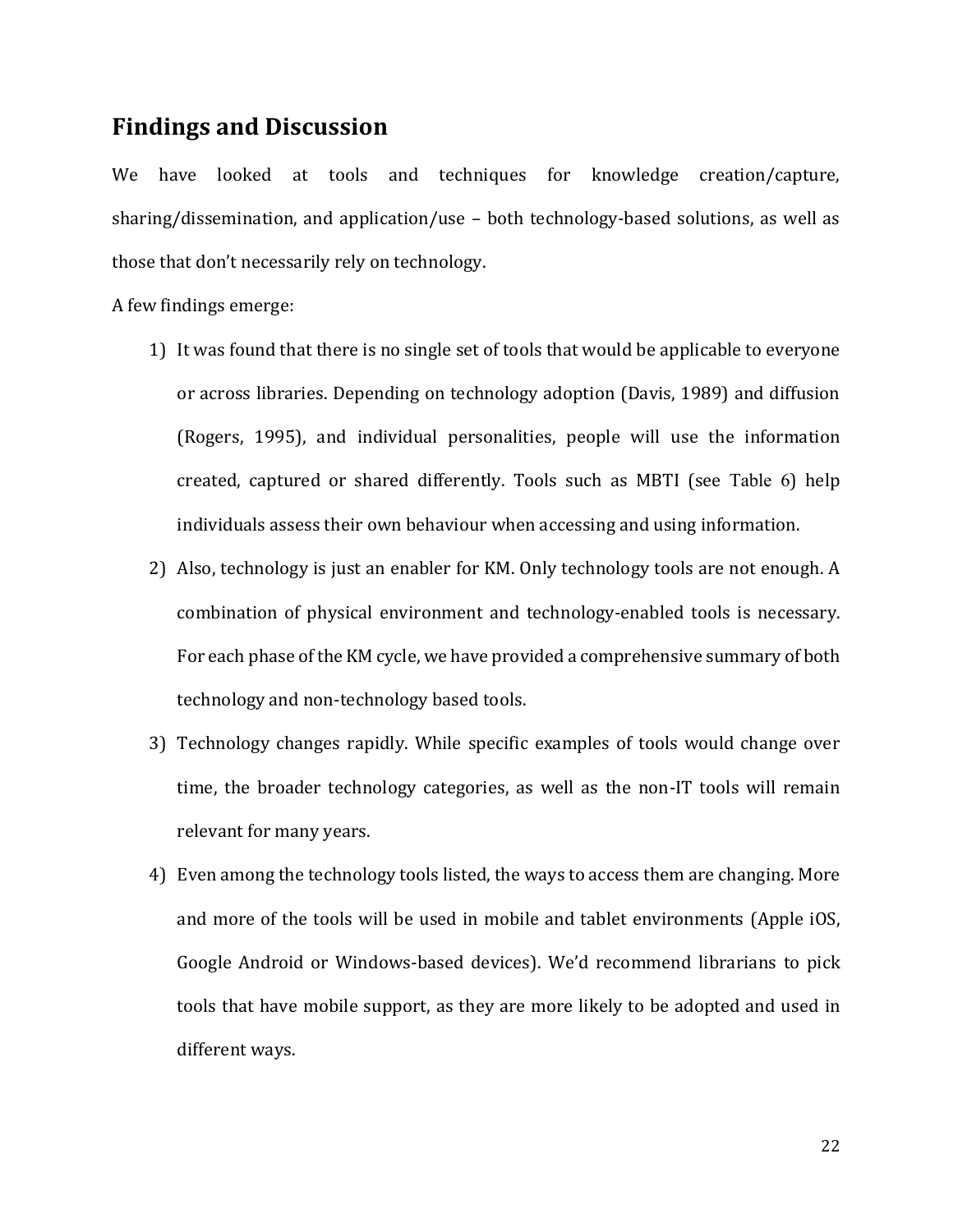- 5) Some tools are applicable to more than one phase of the KM cycle. Therefore, we choose the KM cycle phase that a particular tool would be best suited for.
- 6) We recommend librarians to pick 1-3 technology tools from each phase. The more tools that a library adopts, more would be the learning required for all employees. Additional support would also be needed. Therefore, a smaller number is recommended – whether this number is 1, 2, 3 or 4 will depend on individual library needs. This is because, tools, after all, are only enablers. The library would not want its employees to get mired in the learning curve of too many tools. To arrive at chosen tools, the library needs to survey its employees to ascertain their comfort level, preferences and the tools they might already be using.
- 7) Libraries will need to decide between free versus paid tools. Free or open source does not mean free. Libraries need to consider maintenance and training costs. After that, they would need to decide (based on budgets or human resources) whether they would go with proprietary (paid; supported by other companies) or free, opensource tools, where in-house manpower will have greater role.

More generally, the results of this study reinforce the recently accumulated evidence (Tyndale, 2002; Ruggles 1997, 1997b) that KM cycle and its tools can be applied in libraries. Findings of this study contribute to fill the gap existing in the literature by bringing together a comprehensive listing of tools and their possible application in libraries in a single paper. To summarize the findings, we present below a model for KM tools and their adoption in libraries.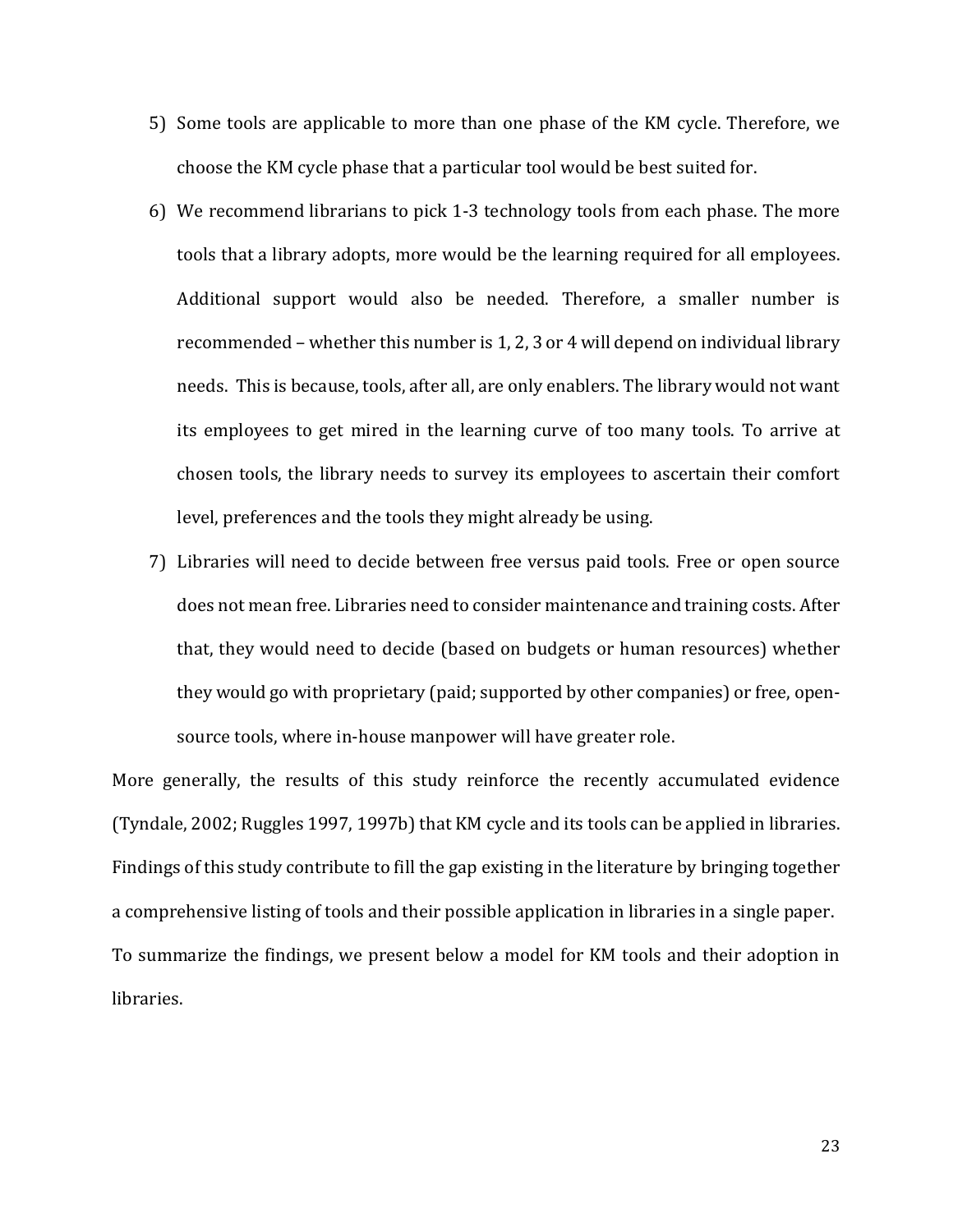

*Figure 3 Model for KM Tools and their adoption in libraries*

The figure captures the key features of the integrated knowledge cycle model by Dalkir (2011). The tools for knowledge capture and/or creation ([Table 2](#page-14-0) and [Table 3](#page-16-0)), the tools for knowledge sharing and transfer ([Table 4](#page-17-0) and [Table 5](#page-18-0)), and the tools for knowledge application and use ([Table 6](#page-19-0) and [Table 7](#page-20-0)) form the key pieces of the model. Individuals' perceived usefulness and perceived ease of use of these tools (as per the TAM Model - Davis, 1989) will play a major role whether particular tools are adopted/used and successful, or not. Also, people who self-identify as innovators and early adopters (as per the Diffusion of Innovation theory - Rogers, 1995) are more likely to adopt changes easily, and should be part of the pilot program when adopting KM and KM tools in libraries. A librarian or a team assesses and transfers the captured or created knowledge, contextualizes it to one's unique needs, and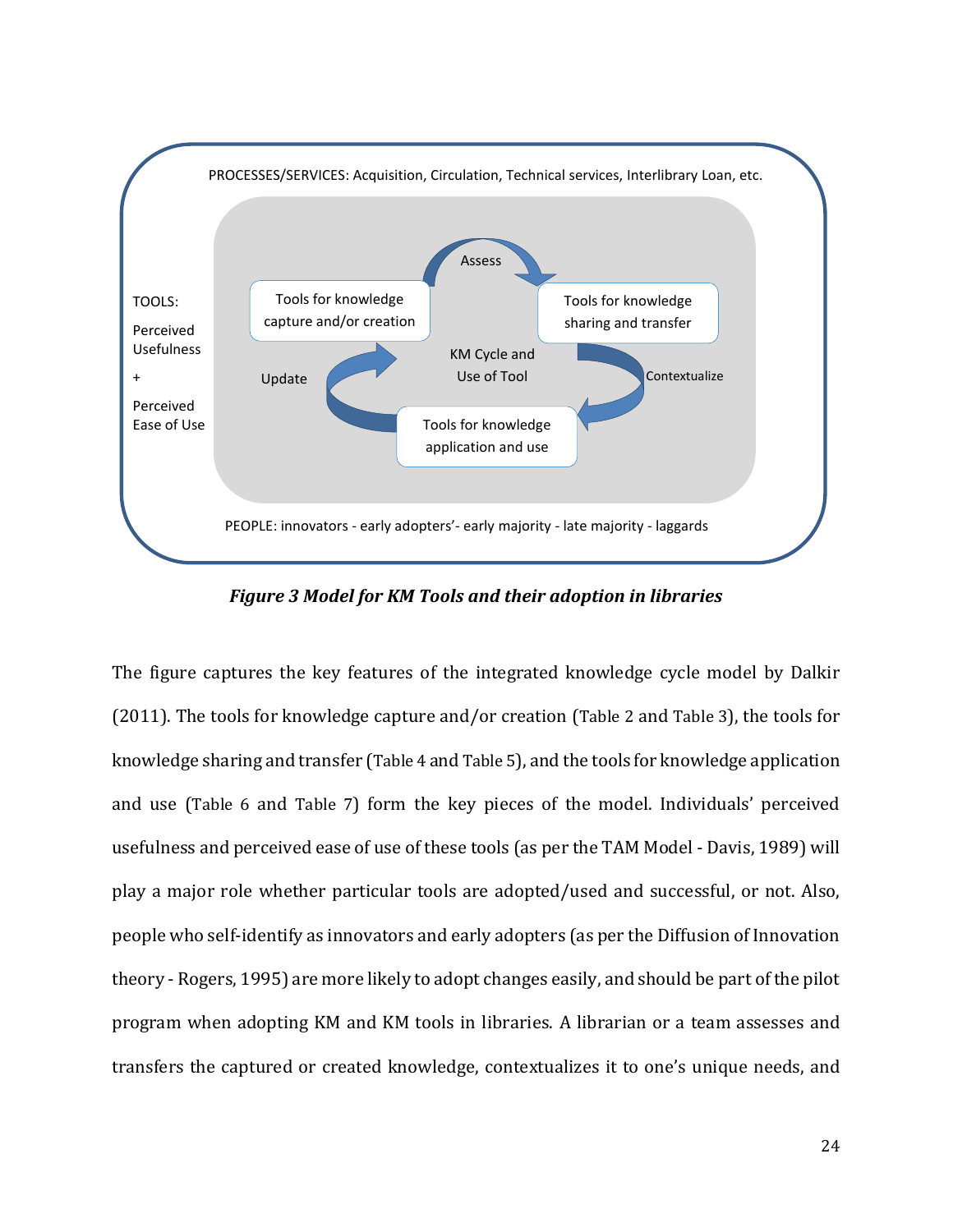updates it to form a continuous knowledge cycle, supported by technology. All of this must happen to support the wider organizational functions of the library such as circulation, reference, inter-library loan, customer service, etc., and help enhance its larger goals such as service, survival, growth, innovation and satisfaction.

#### **Concluding remarks, limitations and future work**

The proposed model for KM tools and their adoption in libraries should help further research in this area. The 6 tables and this model should help guide the practical implementation of KM in libraries.

The limitations of the study are the following. First, technology tools will keep changing. Therefore, individual examples listed, while applicable for the next 2-5 years, might change in the longer term, and will need to be supplemented with newer developments. Second, the directories of tools, as well as the proposed model, will need to be tested against actual adoption and use by librarians. The theoretical considerations presented in this article are not tested but rather based on conceptualization. Thus, while we expect the paper to be highly useful, it must withstand the test against actual intention to use, and usage.

In a future work, we will examine how integrated library systems need to evolve to take advantage of KM, and also gather qualitative and quantitative data to test the model.

# **Acknowledgements**

When teaching Knowledge Management in Fall 2012, the first author provided a long list of tools and created an assignment whereby LIS students had to pick any one tool, learn the tool over a few weeks, create a tutorial based on it, and identify its relationship with the KM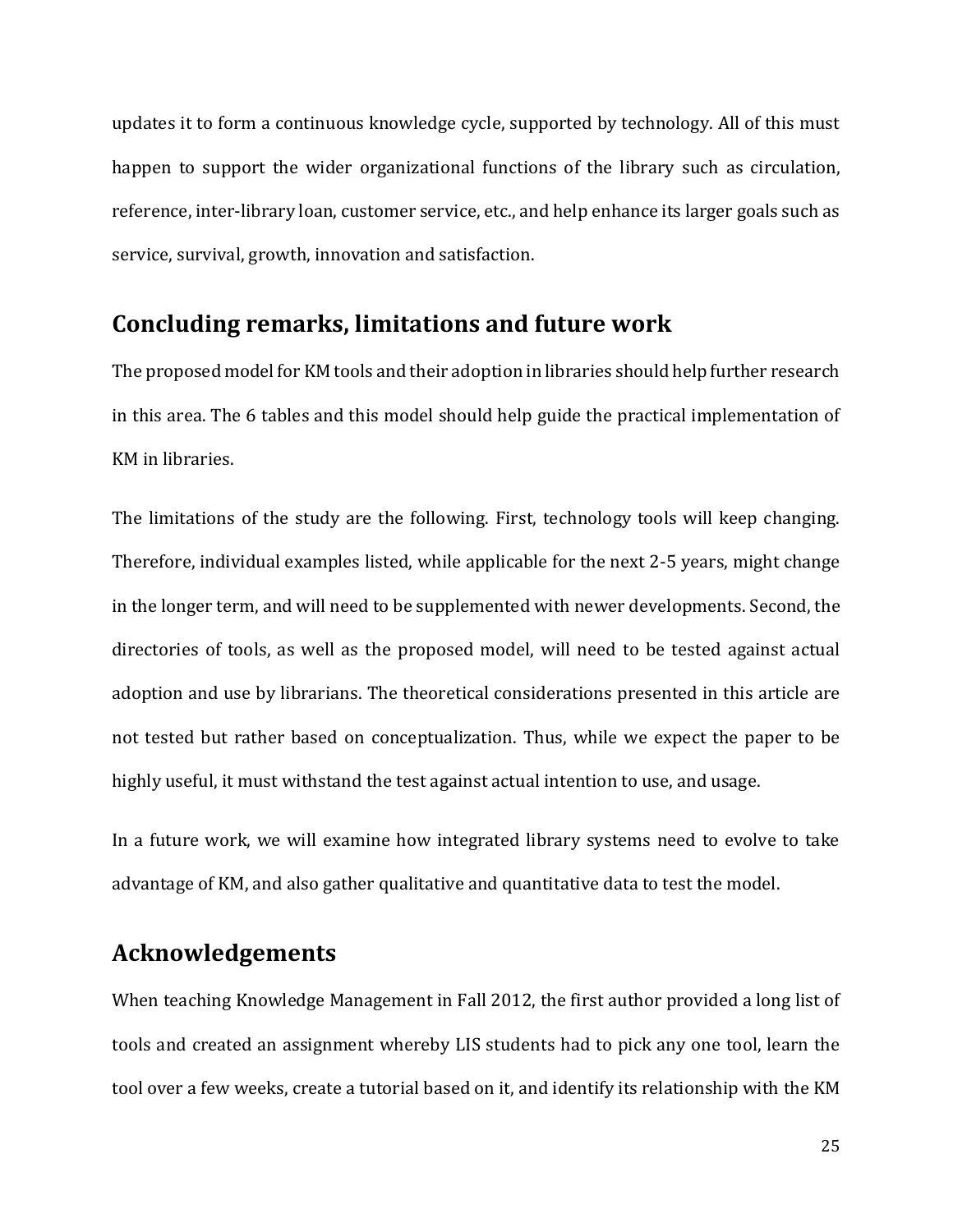cycle. In another course LIS 488 Technology for Information Professionals (across a few semesters), students had to learn technology tools and create tutorials as well. Some of the student-created technology tutorials can be seen at [http://mytechtutorials.wordpress.com/.](http://mytechtutorials.wordpress.com/) The authors are grateful to these students from Simmons College who indirectly provided an impetus for this article.

# **References**

Abell, A. and Oxbrow, N. (2001), *Competing With Knowledge: The Information Professionals in the Knowledge Management Age*, Library Association Publishing, London.

Agarwal, N.K. & Poo, D.C.C. (2008), "Capturing tacit knowledge across different domains: Knowledge Community (K-Comm)", In A. Mitra (Ed.) Special Issue on KM, *International Journal of Business Information Systems (IJBIS)*, Vol. 3 No. 6, pp. 668-685.

Allee, V. (1997), "Twelve principles of knowledge management", *Training & Development*, Vol. 51 No.11, pp. 71-74.

Andrew, P. (2009), "21st Century Library Systems", *Journal of Library Administration,* Vol. 49 No. 6, pp. 641–50.

Awad, E.M and Ghaziri, H.M (2004), *Knowledge Management*, New Jersy: Pearson, USA

Breeding, M. (2006), "Web Services and Service Oriented Architecture," *Library Technology Reports*, Vol. 42 No. 3, pp. 3–42.

Broadbent, M. (1998), "The phenomenon of knowledge management: what does it mean to the information profession", *Information Outlook,* Vol.2 No. 5, pp. 23-34.

Bukowitz, W., and Williams, R. (2000), *The knowledge management field book*, London: Prentice Hall

CMS Critic (2013), "List of Enterprise Content Management Systems", available at <http://www.cmscritic.com/resource-lists/ecm-list/> (accessed 29 December 29, 2013).

Dalkir, K. (2011), *Knowledge management in theory and practice* (Second edition). Cambridge, Mass.: MIT Press.

Davis, F.D. (1989), "Perceived usefulness, perceived ease of use, and user acceptance of information technology" *MIS Quarterly*, Vol. 13 No. 3, p. 319-340.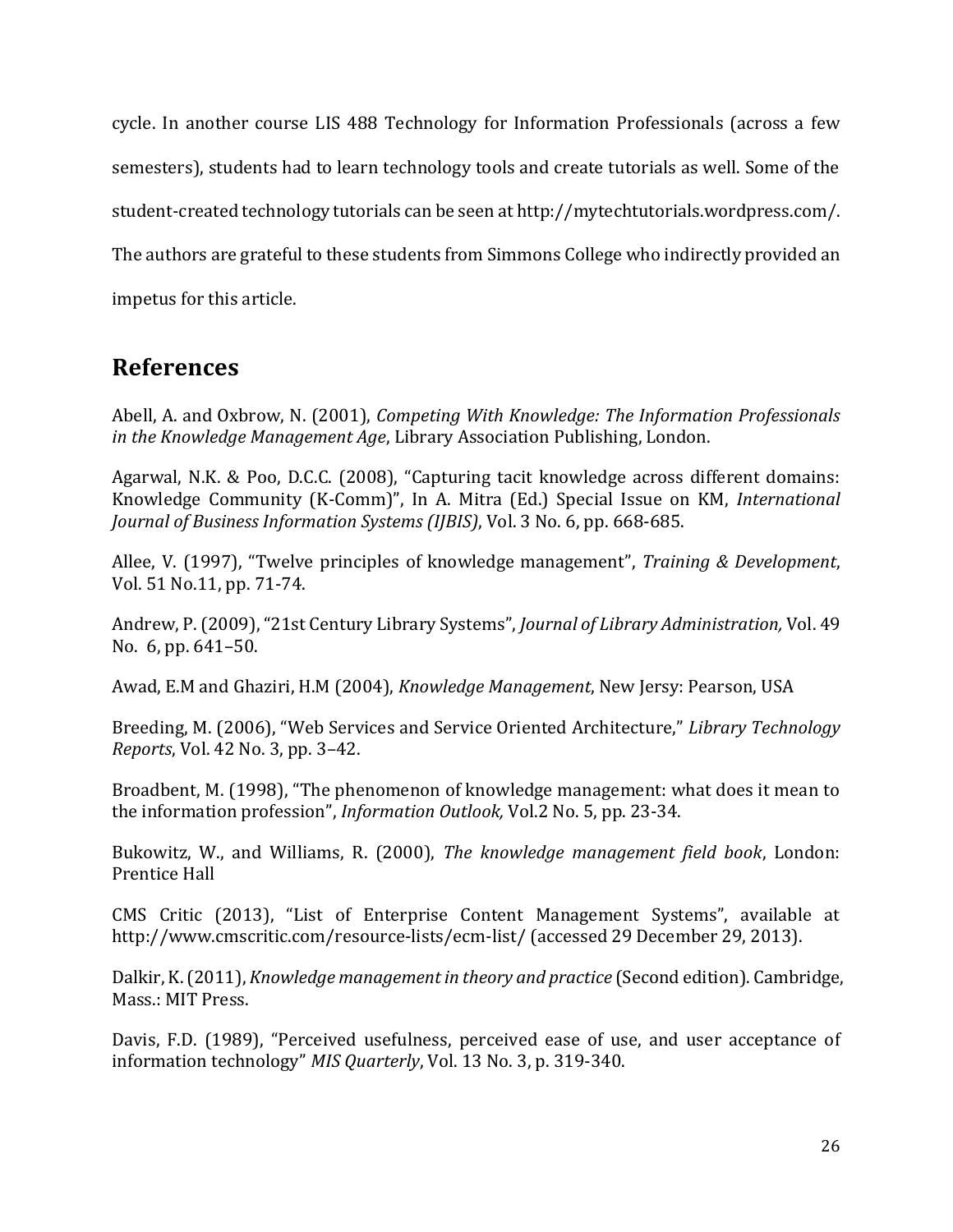Dieng, R. and Corby, O. (1998), "Methods and tools for corporate knowledge management*",*  available at <http://hal.inria.fr/docs/00/07/32/03/PDF/RR-3485.pdf> (accessed 12 December, 2013)

Good, R. (2012), "Best Online Collaboration Tools 2012 - Robin Good. MindMeister", available at [http://www.mindmeister.com/12213323/best-online-collaboration-tools-](http://www.mindmeister.com/12213323/best-online-collaboration-tools-2012-robin-good-s-collaborative-map)[2012-robin-good-s-collaborative-map](http://www.mindmeister.com/12213323/best-online-collaboration-tools-2012-robin-good-s-collaborative-map) (accessed 22 December 2013)

Good, R. (2013), "Top 20 Free Video Conferencing Tools 2013", available at <http://www.pinterest.com/robingood/top-20-free-video-conferencing-tools-2013/> (accessed 22 December, 2013)

Islam, M.A. and Ikeda, M. (2014), "Convergence Issues of Knowledge Management in Digital Libraries: Steps towards state-of-the-art Digital Librareis", *VINE: The Journal of Information and Knowledge Management System*, Vol.44 No.1, pp. (early citation)

Jantz, R. (2001), "Knowledge management in academic libraries: special tools and process to support information professionals", *Reference Services Review*, Vol. 29 No. 1, pp. 33-39.

Klein, H.K. and Myers, M.D. (1999), "A set of principles for conducting and evaluating interpretive field studies in information systems", *MIS quarterly*, Vol. 23 No. 1, pp. 67-94.

Leask, M., Lee, C., Milner, T., Norton, M. and Dimple, R. (2008), "Knowledge management tools and technique: helping you access the right knowledge at the right time", available at [http://www.kmbestpractices.com/uploads/5/2/7/0/5270671/idea\\_knowledge\\_managem](http://www.kmbestpractices.com/uploads/5/2/7/0/5270671/idea_knowledge_management_tools_and_techniques.pdf) [ent\\_tools\\_and\\_techniques.pdf](http://www.kmbestpractices.com/uploads/5/2/7/0/5270671/idea_knowledge_management_tools_and_techniques.pdf) (accessed 3December, 2013)

Lek, H.H., Poo, D.C.C. and Agarwal, N.K. (2009), "Knowledge Community (K-Comm): Towards a Digital Ecosystem with Collective Intelligence" *IEEE DEST 2009 – Third IEEE International Conference on Digital EcoSystems and Technologies,* Istanbul, Turkey, Jun 1-3, pp. 211-216

Lindvall, M., Rus, I. and Sinha, S.S. (2002), "Technology support for knowledge management" available at: and a state at a state at a state at a state at a state at a state at a state at a state at a st http://citeseerx.ist.psu.edu/viewdoc/download?doi=10.1.1.19.5642&rep=rep1&type=pdf (accessed 18 December, 2013)

Maponya, P.M. (2004), "Knowledge management practices in academic libraries: a case study of the University of Natal, Pietermaritzburg Libraries" available at http://www.ukzn.ac.za/department/data/leap scecsalpaper.pdf (accessed 11 December, 2013).

McElroy, M. (1999, April). The knowledge life cycle: An executable model for the enterprise, presented at the ICM Conference on KM. Miami, FL. available at [http://www.inf.ufpr.br/urban/CI-204/LeiturasRecomendadas/206-2010\\_2-](http://www.inf.ufpr.br/urban/CI-204/LeiturasRecomendadas/206-2010_2-Knowledge_Life_Cycle.pdf) [Knowledge\\_Life\\_Cycle.pdf](http://www.inf.ufpr.br/urban/CI-204/LeiturasRecomendadas/206-2010_2-Knowledge_Life_Cycle.pdf) (accessed 2 December, 2013).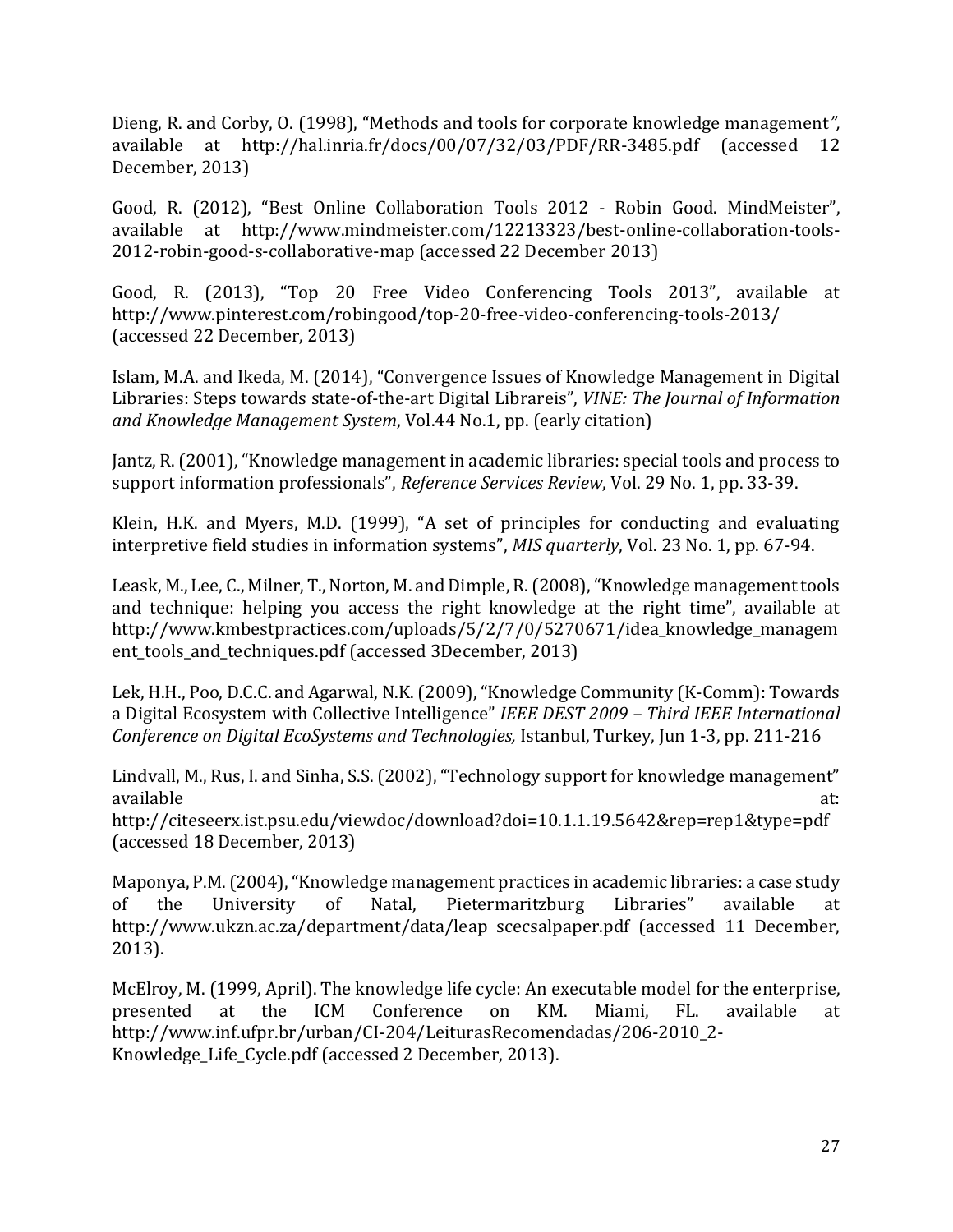McGill, I. and Brockbank, A. (2004), *The action learning handbook: powerful techniques for education, professional development and training*, Oxford: Routledge.

Meyer, M. and Zack, M. (1996), "The design and implementation of information products", *Sloan Management Review*, Vol. 37 No. 3, pp. 43–59.

Mphidi, H. and Snyman, R. (2004), "The utilization of an intranet as a knowledge management tool in academic libraries", *The Electronic Library,* Vol. 22 No. 5, pp. 393-400

Newell, S., Robertson, M., Scarbrough, H. and Swan, J. (2002), *Managing knowledge work*. Basingstoke, Hampshire: Palgrave.

Nonaka, I. (1991), "The knowledge creating company", *Harvard Business Review,* Vol. 69 No.6, pp. 96-104.

Ou, Carol, X.L, Leung, D.W. and Davison, R.M (2011), "The impact of instant messaging tools on knowledge management and team performance", *IFIP Advances in Information and Communication Technology,* Vol. 356, pp. 131-148.

Ponelis, S. and Fair-Wessels, F. (1998), "Knowledge management: a literature overview", *South Africa Journal of Library Information Science,* Vol. 66 No. 1, pp. 1-10.

Rah, J.A., Gul, S and Wani, Z.A (2010), "University libraries: Steps towards a web based knowledge management system", *VINE: The journal of information and knowledge management systems*, Vol. 40 No. 1, pp. 24-38.

Rao, M. (2005), *Knowledge Management Tools and Techniques: Practitioners and Experts Evaluate KM Solutions,* Amsterdam: Elsevier Butterworth-Heinemann.

Rogers, E.M. (1995), *Diffusion of Innovations*, The Free Press: New York, NY.

Roknuzzaman, M. and Umemoto, K. (2009), "How library practitioners view knowledge management in libraries: A qualitative study", *Library Management*, Vol. 30 No. 8/9, pp. 643– 656

Rollet, H. (2003), *Knowledge management processes and technologies*. Norwell, MA: Kluwer Academic Publishers.

Roth, G. and Kleiner, A. (2000), "Developing organizational memory through learning histories" In James W. Cortada and John A. Woods (Eds.), *The knowledge management yearbook 2000–2001*, Burlington, MA: Butterworth-Heinemann, pp. 123–144.

Ruggles, III, R.L. (1997b), *Knowledge Management Tools*. Newton, MA: Butterworth-Heinemann.

Ruggles, R. (1997), *Knowledge tools: using technology to manage knowledge better,* Boston: Butterworth-Heinemann.